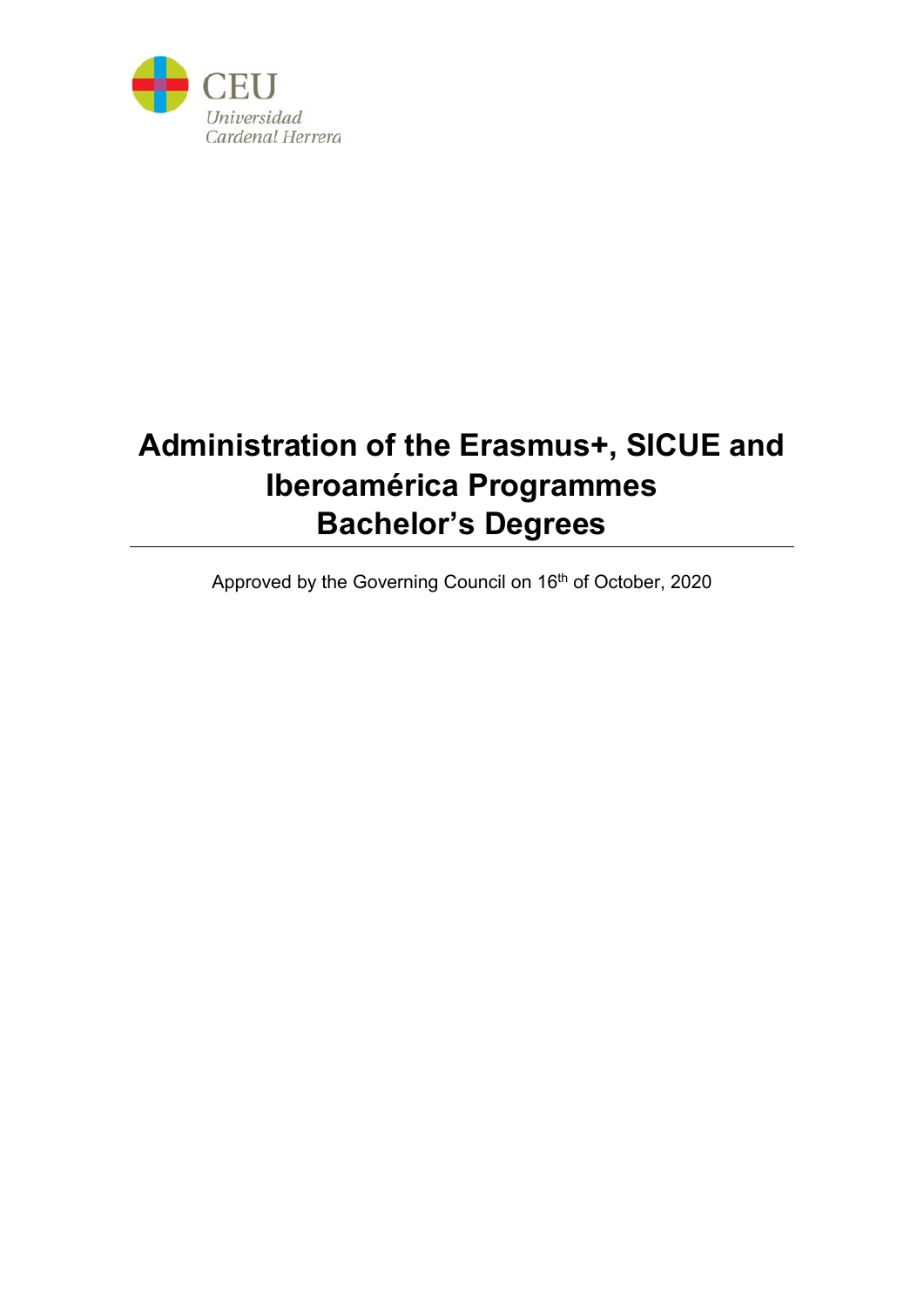

# **CONTENTS**

| <b>1. MOBILITY COORDINATOR</b>                                               | 4                       |
|------------------------------------------------------------------------------|-------------------------|
| <b>1.1. DEFINITION OF THE ROLE</b>                                           | 4                       |
| 1.2. COORDINATION RESPONSIBILITIES REGARDING OUTGOING EXCHANGE STUDENTS      | 4                       |
| <b>1.3. COORDINATION TASKS WITH INCOMING EXCHANGE STUDENTS</b>               | 5                       |
| <b>1.4. RESPONSIBILITIES FOR COORDINATION WITH OTHER UNIVERSITIES</b>        | 5                       |
| <b>1.5. RESPONSIBILITIES FOR COORDINATION WITH ASSOCIATIONS</b>              | 6                       |
| <b>1.6 CREATING AN ANNUAL DATABASE OF MOBILITY PLACEMENTS FOR THE DEGREE</b> | 6                       |
| 2. EXCHANGE PROGRAMMES FOR STUDIES: OUTGOING EXCHANGE STUDENTS               | 6                       |
| <b>2.1. STUDENT SELECTION PROCESS</b>                                        | 6                       |
| 2.1.1. ERASMUS+                                                              | 6                       |
| 2.1.2. IBEROAMÉRICA SANTANDER                                                | $\overline{\mathbf{z}}$ |
| <b>2.1.3. SICUE</b>                                                          | 8                       |
| <b>2.2. LEARNING AGREEMENTS</b>                                              | 9                       |
| 2.3. ADMINISTRATIVE AND ACADEMIC PROCEDURES                                  | 11                      |
| 2.4. EXAMINATIONS, ASSESSMENT AND STUDENT RECORDS                            | 11                      |
| <b>3. STUDIES: INCOMING EXCHANGE STUDENTS</b>                                | 12                      |
| <b>3.1. THE ADMISSION PROCESS</b>                                            | 12                      |
| 3.2. ARRIVAL                                                                 | 13                      |
| 3.3. DURING THEIR STAY AT CEU UCH                                            | 15                      |
| 3.4. AFTER THEIR STAY AT CEU UCH                                             | 16                      |
| <b>4. MOBILITY WORK PLACEMENTS</b>                                           | 17                      |
| <b>4.1. CONDITIONS</b>                                                       | 17                      |
| <b>4.1.1. ERASMUS+ PLACEMENTS WITH GRANTS</b>                                | 17                      |
| 4.1.2. OTHER CASES                                                           | 18                      |
| 4.2. ECTS CREDIT RECOGNITION FOR VOLUNTARY INTERNATIONAL PLACEMENTS          | 18                      |
| 5. OUTGOING MOBILITY PROGRAMMES FOR LECTURERS                                | 20                      |
| 5.1. GRANT APPLICATION PROCESS AND CONDITIONS                                | 20                      |
| <b>5.2. GRANT AWARD PROCESS</b>                                              | 20                      |
| 5.3. ADMINISTRATIVE PROCESS FOR THE MOBILITY PROGRAMME                       | 20                      |
| <b>6. INCOMING MOBILITY PROGRAMMES FOR LECTURERS</b>                         | 21                      |
| <b>6.1. ADMINISTRATIVE PROCESS FOR THE MOBILITY PROGRAMME</b>                | 21                      |
| <b>6.2. ADMINISTRATIVE PROCESS FOR THE STAY AT CEU UCH</b>                   | 21                      |
| 7. OUTGOING MOBILITY PROGRAMMES FOR ADMINISTRATIVE AND SERVICE STAFF         | 22                      |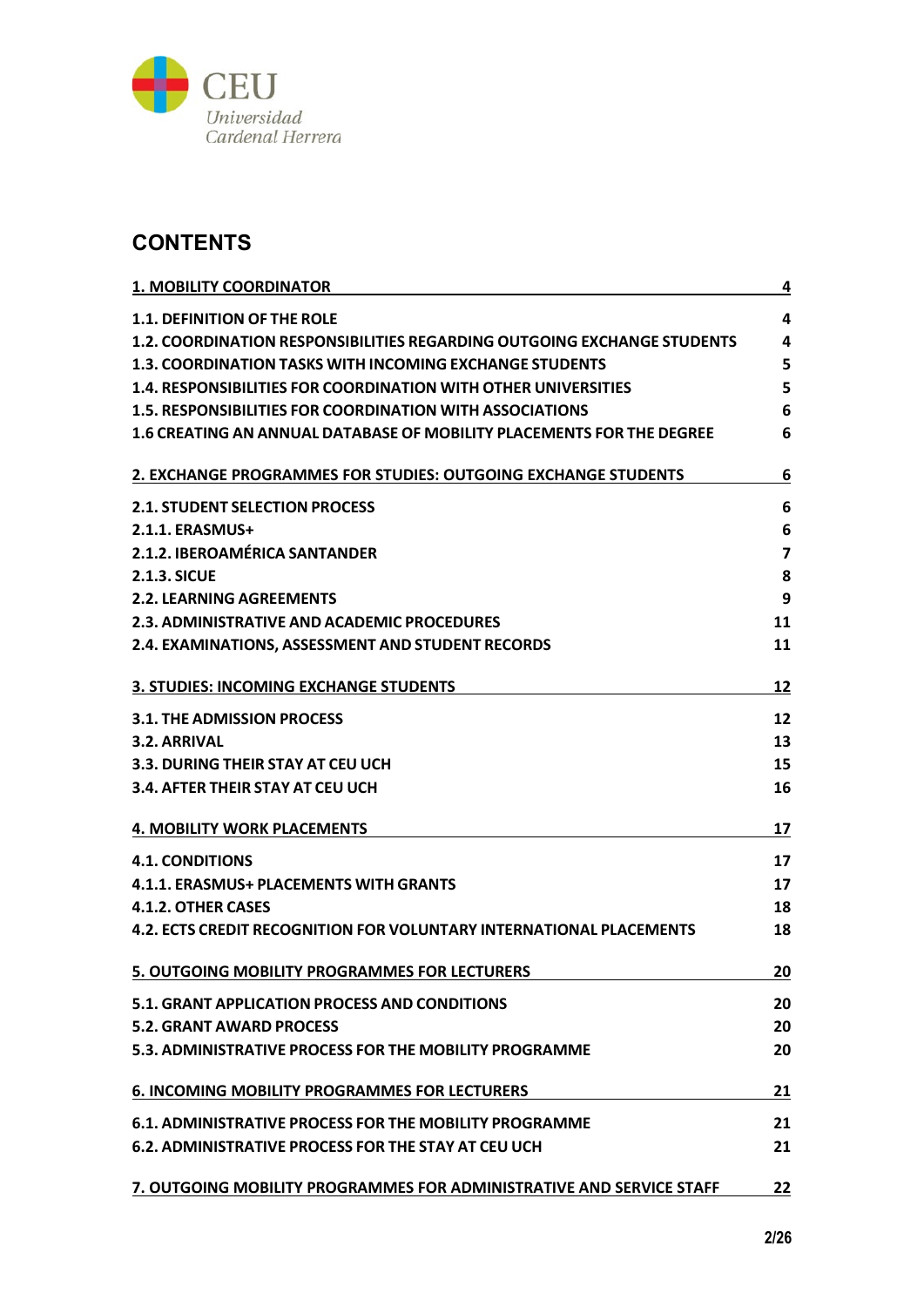

| 7.1. GRANT APPLICATION PROCESS AND CONDITIONS                            | 22 |
|--------------------------------------------------------------------------|----|
| 7.2. GRANT AWARD PROCESS                                                 | 22 |
| 7.3. ADMINISTRATIVE PROCESS FOR THE MOBILITY PROGRAMME                   | 22 |
| 8. INCOMING MOBILITY PROGRAMMES FOR SERVICE AND ADMINISTRATIVE STAFF     | 23 |
| 8.1. ADMINISTRATIVE PROCESS FOR THE MOBILITY PROGRAMME                   | 23 |
| 8.2. ADMINISTRATIVE PROCESS FOR THE STAY AT CEU UCH                      | 23 |
| 9. MOBILITY PERIODS FORMING PART OF FRAMEWORK AGREEMENTS ONLY            | 23 |
| ANNEX 1. SCORING RUBRIC FOR THE ASSESSMENT OF MOBILITY APPLICATIONS FROM |    |
| LECTURERS FOR TEACHING                                                   | 25 |
| ANNEX 2. SCORING RUBRIC FOR THE ASSESSMENT OF MOBILITY APPLICATIONS FROM |    |
| LECTURERS OR SERVICE AND ADMINISTRATIVE STAFF FOR TRAINING               | 26 |
|                                                                          |    |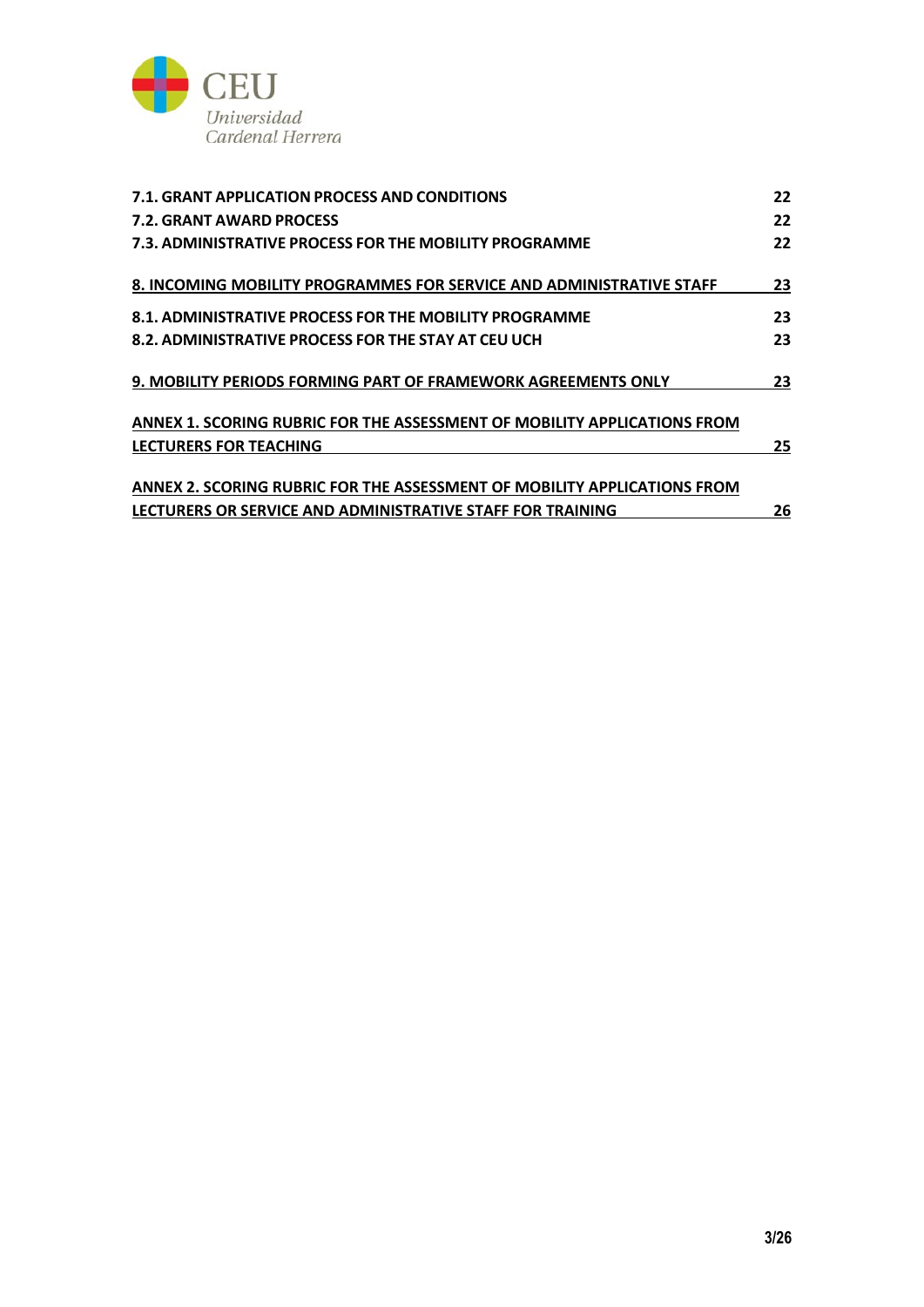

# **1. MOBILITY COORDINATOR**

### **1.1. DEFINITION OF THE ROLE**

The Mobility Coordinator is the academic staff member who has academic responsibility for the mobility programmes (Erasmus+, SICUE and Iberoamérica) for a particular degree.

The Dean and/or the Degree Coordinator nominates a member of the academic staff for this role and then his or her appointment can be confirmed by the Vice-Rector with responsibility for the International Relations Service.

For academic issues, the Mobility Coordinator reports to the Dean. For activity planning and administration issues, he or she reports to the Vice-Rector for Internationalization or the Deputy Vice-Rector.

He or she will undertake coordination tasks and may, at times when the workload is high, delegate these functions to another lecturer from the same degree, if authorized by the Dean and/or Degree Coordinator and with the approval of the relevant Vice-Rector.

### **1.2. COORDINATION RESPONSIBILITIES REGARDING OUTGOING EXCHANGE STUDENTS[1](#page-3-0)**

#### **General responsibilities for all mobility programmes**

- To maintain contact with counterparts at partner universities.

- To know the academic restrictions at partner universities.

- To possess up-to-date curricula from the partner universities so that Learning Agreements can be appropriately assessed and the International Relations Office can be informed of their suitability.<sup>[2](#page-3-1)</sup>

- To draw up the Learning Agreements the students must follow at the host university and to oversee any possible changes to the initial version up to the confirmation of the definitive Learning Agreement.

- To follow the outgoing exchange student's progress during their period of study at the host university.

- To act as an intermediary between the outgoing exchange student and the lecturers on whose courses the student is enrolled, and for which the student is NOT going to seek credit recognition through courses undertaken while on exchange.

#### **Erasmus+ programme responsibilities**

- To decide on the selection of outgoing exchange students for the degree, awarding places to those students who pass the language test and who meet the academic requirements for participation in the programme, as specified in these regulations.

- To fill in and sign the outgoing Erasmus student records.

# **Functions regarding the Iberoamérica programme**

- To decide on the selection of outgoing exchange students for the degree, awarding places to those students who meet the academic requirements for participation in the programme, as specified in these regulations.

- To fill in and sign the outgoing exchange student records.

<span id="page-3-1"></span><span id="page-3-0"></span><sup>1</sup> Home students sent to another university will henceforth be referred to as outgoing exchange students, whether they are to study in Spain or abroad.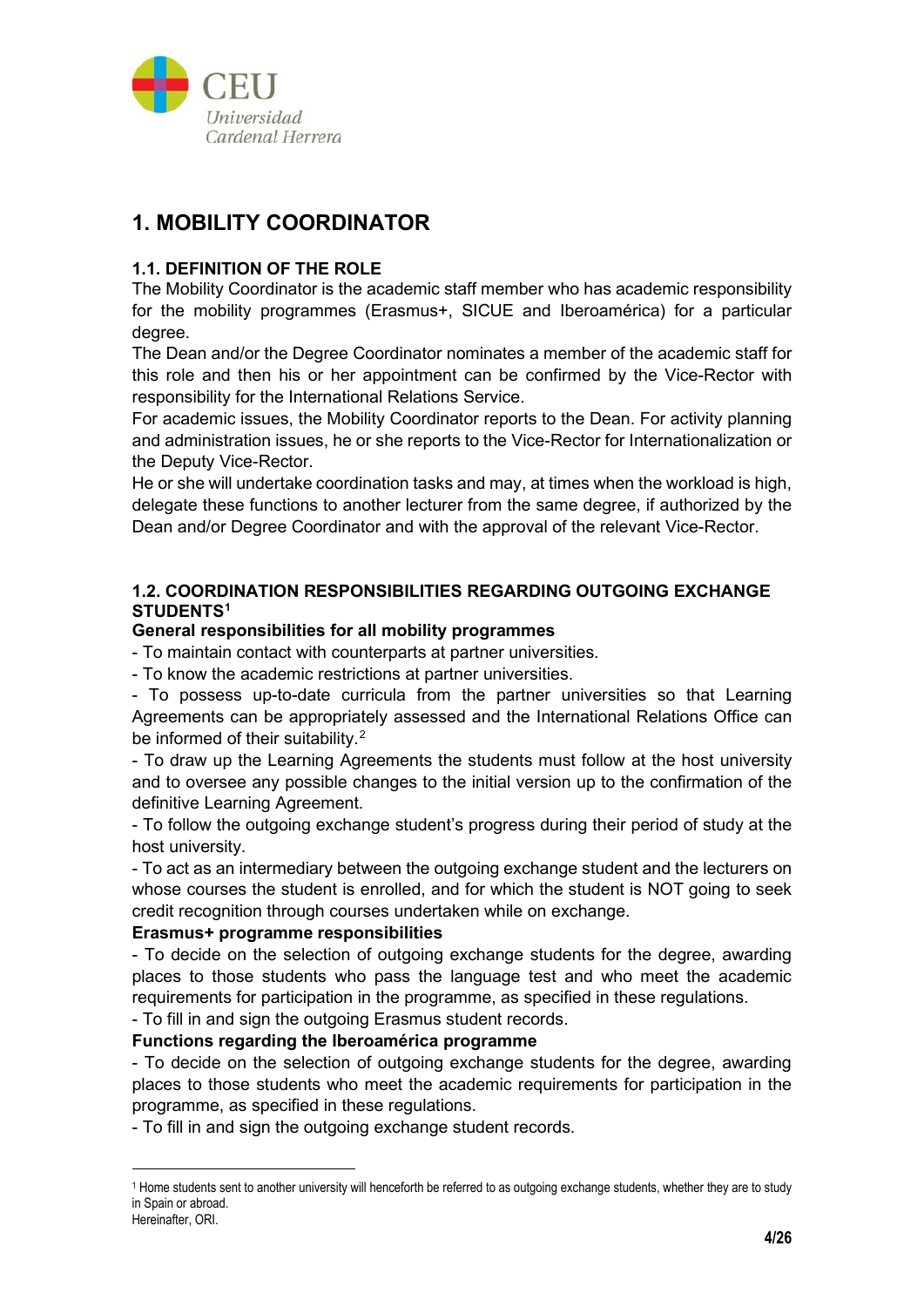

### **Functions regarding the SICUE programme**

- To decide on the selection of outgoing exchange students for the degree, awarding places to those students who meet the academic requirements for participation in the programme, as specified in these regulations.

- To fill in and sign the outgoing exchange student records.

### **1.3. COORDINATION TASKS WITH INCOMING EXCHANGE STUDENTS[3](#page-4-0)**

- To inform ORI of the acceptance of the student's stay at CEU UCH.

- To receive and be responsible for the provisional Learning Agreement, having the power to reject those students who do not meet the relevant academic and language requirements.

- To provide guidance for students in choosing courses and the further configuration of their Learning Agreement, taking into account the students' academic needs, as specified by the home university in the curricula provided by these students.

- To monitor attendance by these students over the first few weeks, and, if difficulties arise in lectures, to change the students to others, within the timeframe specified by the regulations, and to sign the enrolment document.

- To assign a place on courses with restrictions<sup>[4](#page-4-1)</sup> only if there are places left. A number of places will be reserved for incoming exchange students. The list of courses and of available places will be sent from ORI to the Coordinators by email before the academic year begins. It is the Coordinators' responsibility not to assign more places than those available.

- To configure and sign the definitive Learning Agreement, which must be sent by ORI to the home university for approval.

- To welcome students on their arrival, working with them and helping them to finalize their Learning Agreements.

- To know which courses incoming exchange students cannot enrol on due to a lack of places or other reasons (for example, Master's Degree courses) and to ensure that both the ORI officer responsible for incoming exchange students and the relevant students themselves are aware of this.

- To monitor the students throughout their stay, observing their progress and helping them to resolve any academic problems they may encounter.

#### **1.4. RESPONSIBILITIES FOR COORDINATION WITH OTHER UNIVERSITIES**

- To know the current curricula of the universities that CEU UCH has a bilateral agreement with in order to enable outgoing exchange students to draw up their Learning Agreements; also, to remain in permanent contact with the Coordinators at these universities, in order improve the efficiency of the process.

- To assess, every two years, the desirability of maintaining the agreements signed with host universities for the degree and to recommend, before the agreement expires, its

<span id="page-4-0"></span> $3$  Those students coming to study at the University from other institutions will henceforth be referred to as incoming exchange students.

<span id="page-4-1"></span><sup>4</sup> Dentistry, *Odontología*, *Veterinaria*, *Medicina*, *Fisioterapia*, *Enfermería*, and Pharmacy.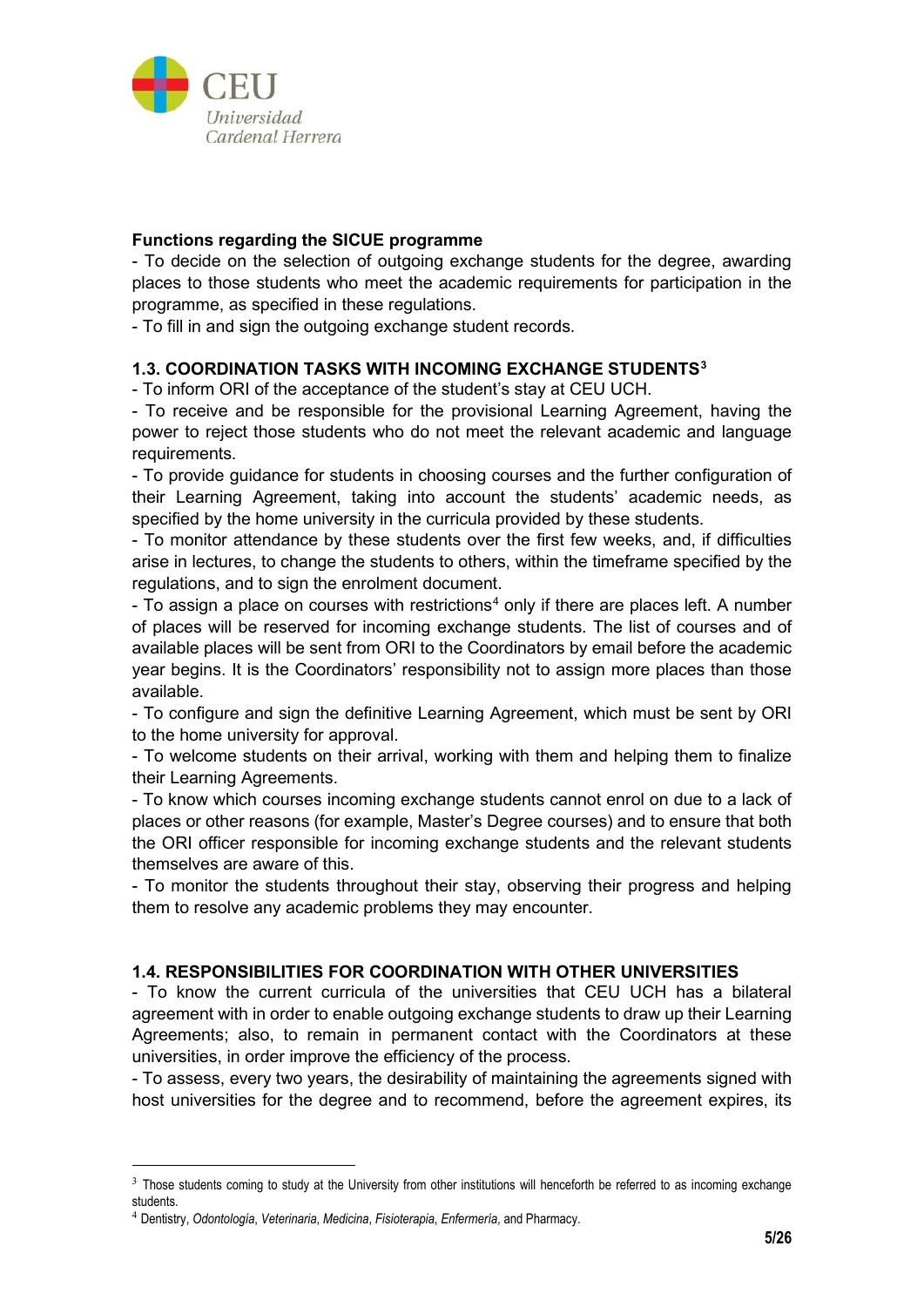

termination or renewal on the basis of objective criteria. To achieve this, the Coordinator must remain in periodic contact with these universities.

- To periodically make new agreements, where these are beneficial to the degree and the students enrolled on it, for their academic and linguistic development.

### **1.5. RESPONSIBILITIES FOR COORDINATION WITH ASSOCIATIONS**

- To promote the presence of CEU UCH at the relevant associations for the degree, playing an active role in them, and, where the characteristics of the associations allow this, to involve the students and the Dean in this activity.

#### **1.6 CREATING AN ANNUAL DATABASE OF MOBILITY PLACEMENTS FOR THE DEGREE**

- To create a database of the locations at which students undertake placements as part of the Erasmus+, SICUE or Iberoamérica programmes, in conjunction with the Practical Training Coordinator for the degree.

- To actively promote the signing of new agreements with companies or institutions at which placements can take place, in coordination with the University's Careers Service.

# **2. EXCHANGE PROGRAMMES FOR STUDIES: OUTGOING EXCHANGE STUDENTS**

# **2.1. STUDENT SELECTION PROCESS**

#### **2.1.1. ERASMUS+**

All undergraduate students enrolled at CEU UCH are eligible to participate in the Erasmus Study Abroad Programme if they meet the following requirements:

1. They have already achieved at least 60 ECTS credits, with a minimum of 30 ECTS credits corresponding to first-year courses.

2. They have passed the language test or have presented for recognition an appropriate official certificate for the language in which lectures will be taught at the host university.

The student selection requirements may vary for certain degree programmes. In such cases, the particular requirements for the degree will be detailed in the conditions published for the mobility grants during each academic year.

The selection process is administered by ORI and overseen by the Mobility Coordinator of the degree the student belongs to, with the participation of the Languages Service and, where appropriate, the Dean and the Degree Coordinator. Those students undertaking dual degrees may undertake a period of study abroad via the Erasmus scheme for either degree component, but not for both at the same time. The Coordinator will indicate to which degree the period abroad corresponds to.

The grant application and student selection **process** will take place as follows:

1. ORI will provide information to all students regarding the Erasmus+ programme and the partner universities with which agreements exist. Students will be invited to general briefing sessions, which can be repeated for the students on specific degrees, on request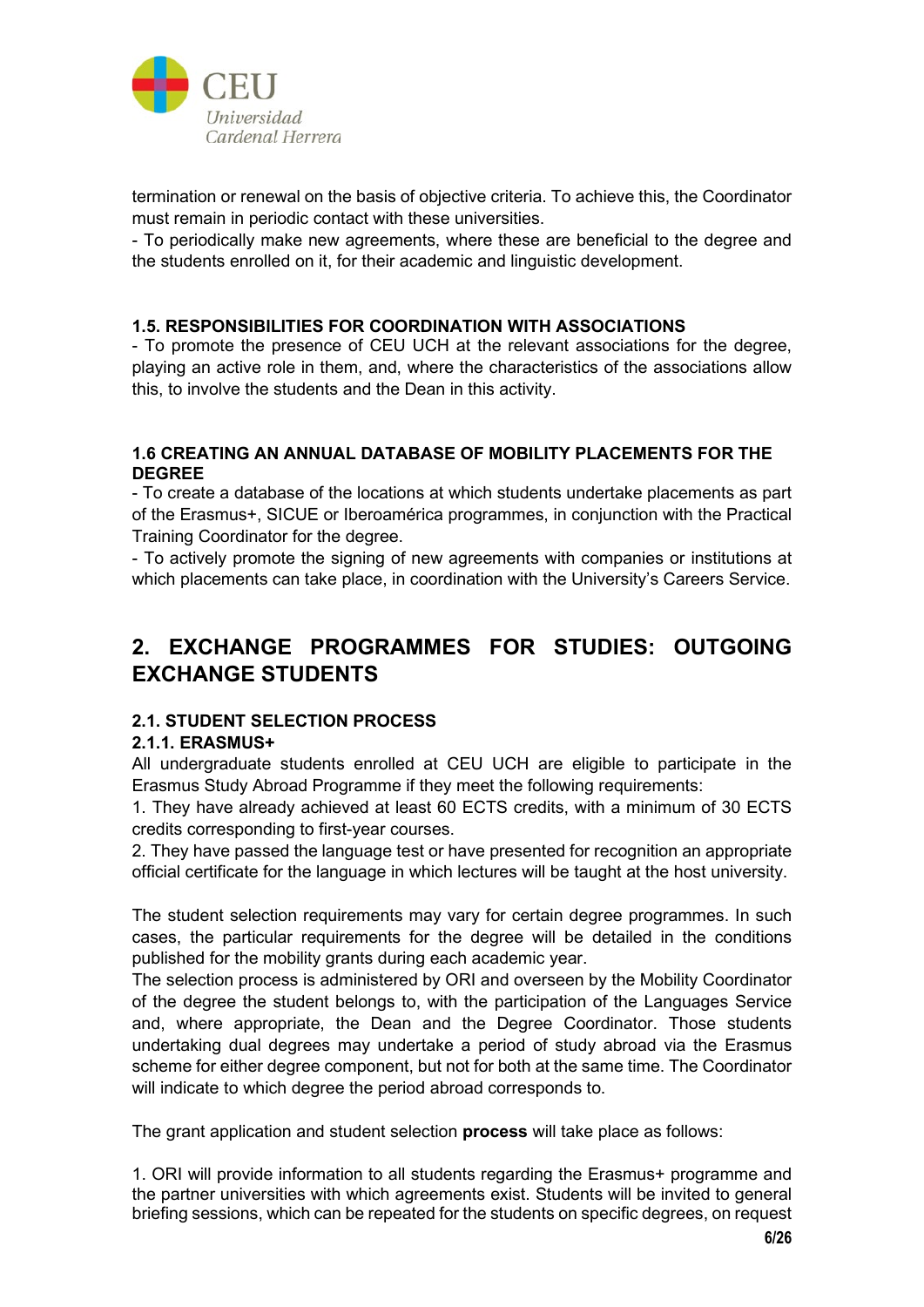

from the relevant Coordinator. Information will be provided via social media, email and an announcement on the intranet.

2. Those students interested in the Erasmus+ programme must select three destination options in order of preference via an online platform.

Choosing a destination automatically implies the choice of language, i.e. that in which teaching is provided at the university in question.

Students may undertake tests for more than one language.

Those who wish to present an appropriate official language certificate, instead of sitting the test, must present this certificate to the Languages Service before the relevant deadline.

Students may only be assigned their destination as part of the Erasmus+ programme if they have passed the relevant test or submitted a valid certificate and if they meet the academic requirements detailed above.

3. The University's Languages Service is responsible for organizing, undertaking and marking the language tests. The results will be sent out to students and a certificate may be issued.

4. ORI will automatically reject applications from students who do not meet the language requirements for their chosen destination.

5. The Coordinator will assign destinations to students on the basis of their academic records.

6. The formal process for students to select their preferred destination options will open in November, and the language tests will take place in February.

7. The Mobility Coordinators will carefully examine the applications, considering the students' academic records and their personal and academic motivation for requesting a specific destination.

8. Outgoing exchange students may not enrol on courses at the host university which correspond to courses that they have previously failed at CEU UCH. They may enrol on courses which they have previously enrolled on at CEU UCH but for whose examination they were recorded as absent (*no presentado*).

Students with a maximum of two failed courses or the equivalent of 15 ECTS credits still outstanding from previous years may request the cancellation of their enrolment on those courses for that academic year. The request must be submitted in writing to the General Secretary's Office, providing confirmation from ORI that the student has been awarded a place on a mobility programme. The request must be made by the student in question and the document must be approved and signed by the Mobility Coordinator.

9. The Coordinators will undertake a personal interview with all applicants for the mobility programme. Once the application decisions have been made, the places will then be formally awarded via an online platform, detailing the definitive destinations and the duration of each award.

#### **2.1.2. IBEROAMÉRICA SANTANDER**

All undergraduate students enrolled at CEU UCH are eligible to participate in the Iberoamérica Santander Programme if they meet the following requirement:

1. They have completed the first two academic years of their degree, or they have achieved at least half of the ECTS credits for that degree.

The student selection requirements may vary for certain degree programmes. In such a case, the particular requirements of the degree will be detailed in the conditions published for the mobility grants during each academic year.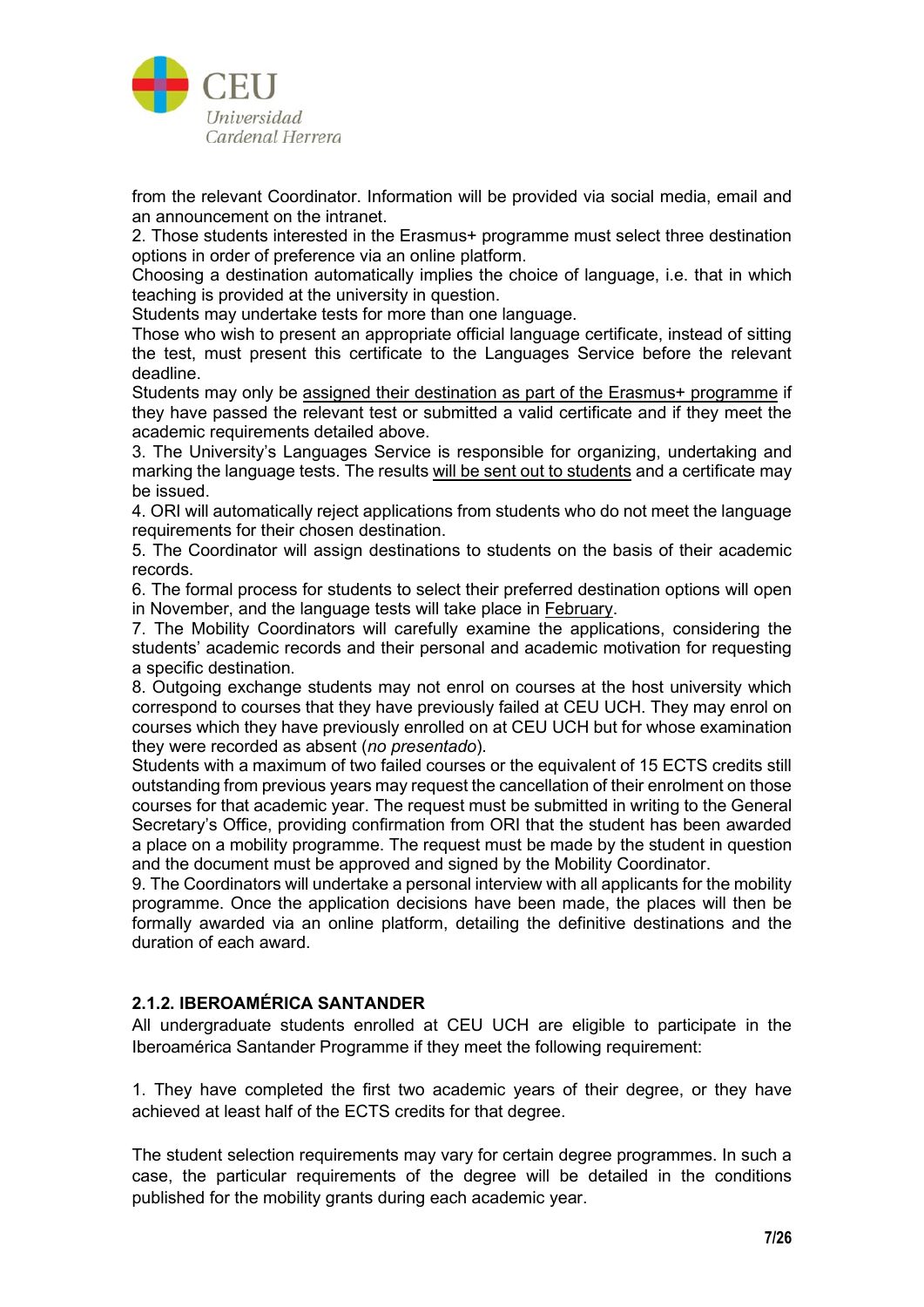

The selection process is administered by ORI and overseen by the Mobility Coordinator of the degree the student belongs to, with the participation of the Dean and the Degree Coordinator, where appropriate. Those students undertaking dual degrees may undertake a period of study abroad via the Iberoamérica scheme for either degree component, but not for both at the same time.

The grant application and student selection **process** will take place as follows:

1. ORI will provide information to all students regarding the Iberoamérica Santander programme and the partner universities with which agreements exist. Students will be invited to general briefing sessions, which can be repeated for the students on specific degrees, on request from the relevant Coordinator. Information will be provided via social media, email and an announcement on the intranet.

2.- Students who meet the requirements may submit their applications to participate in the Iberoamérica Santander Programme via the Santander bank's platform and submit the supporting documentation to the Mobility Office by email at [outgoing@uchceu.es.](mailto:outgoing@uchceu.es) Before doing so, applicants must draw up their Learning Agreement with their Mobility Coordinator, in order to determine how they plan to have the credits to be undertaken recognized at CEU UCH.

3. The Mobility Coordinators will carefully examine the applications, considering the students' academic records and their personal and academic motivation for requesting a specific destination. The Coordinator will assign destinations on this basis.

4. Students must select their destination using the online platform.

5. Outgoing exchange students must not enrol on courses at the host university which correspond to courses that they have previously failed at CEU UCH. They may enrol on courses which they have previously enrolled on at CEU UCH but for whose examination they were recorded as absent (*no presentado*).

Students with a maximum of two failed courses or the equivalent of 15 ECTS credits still outstanding from previous years may request the cancellation of their enrolment on those courses for that academic year. The request must be submitted in writing to the General Secretary's Office, providing confirmation from ORI that the student has been awarded a place on a mobility programme.<sup>[5](#page-7-0)</sup> The request must be made by the student in question and the document must be approved and signed by the Mobility Coordinator.

6. The Coordinators will undertake a personal interview with all applicants for the mobility programme. Once the application decisions have been made, the places will then be formally awarded via an online platform, detailing the definitive destinations and the duration of each award.

# **2.1.3. SICUE**

All undergraduate students enrolled at CEU UCH are eligible to participate in the SICUE Programme if they meet the following requirement:

1. To have achieved at least 45 credits and be enrolled on at least 30 more, on  $30<sup>th</sup>$ September of the academic year prior to undertaking the mobility programme.

<span id="page-7-0"></span><sup>5</sup> In some cases, the mobility place may not have funds attached, as occurs with the SICUE programme or the so-called *becas 0* ("zero grants") on the Erasmus+ and Iberoamérica programmes.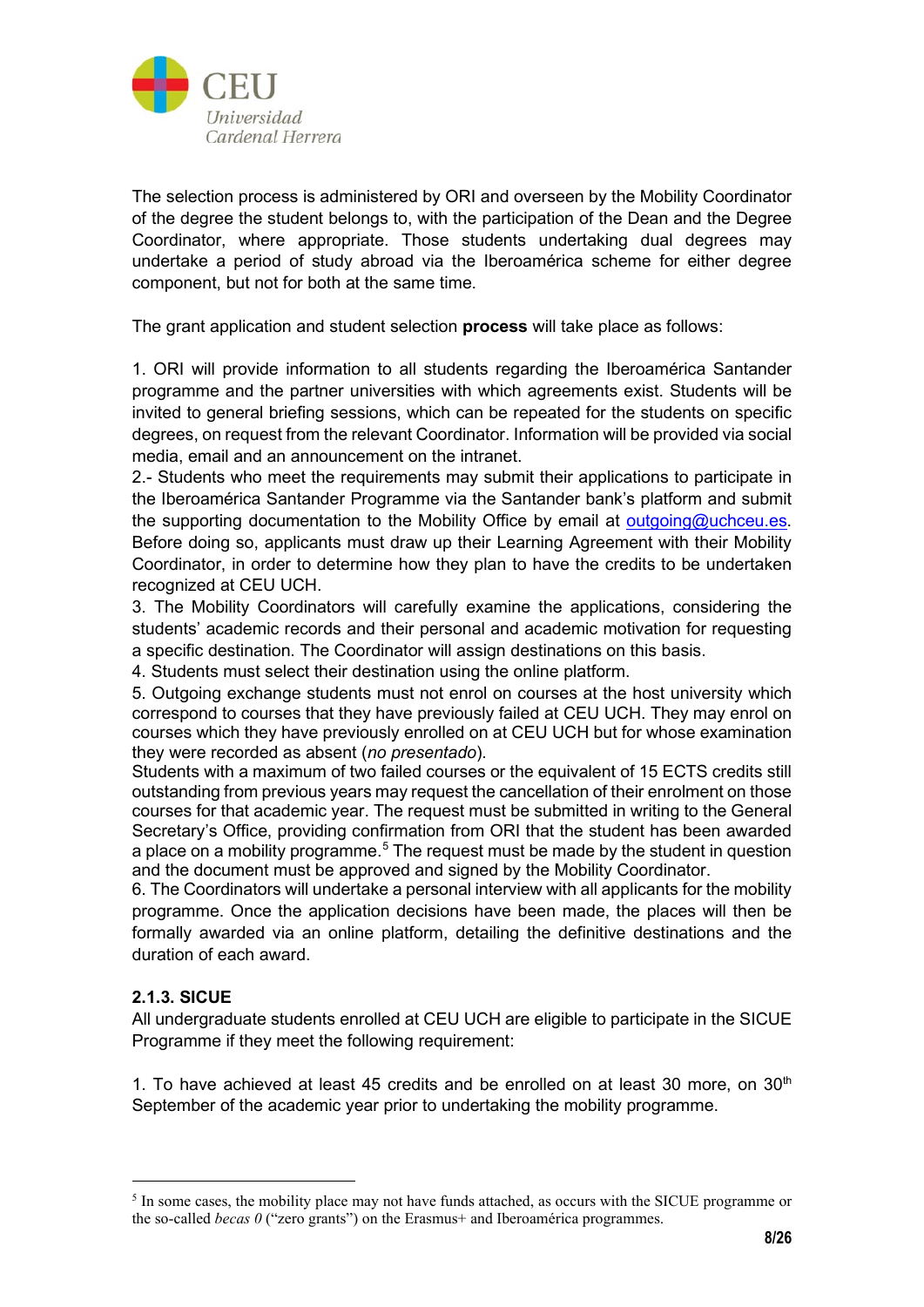

The student selection requirements may vary for certain degree programmes. In such a case, the particular requirements of the degree will be detailed in the conditions published for the mobility grants during each academic year.

The selection process is administered by ORI and overseen by the Mobility Coordinator of the degree the student belongs to, where appropriate in conjunction with the Dean and the Degree Coordinator. Those students undertaking dual degrees may undertake a period of study abroad via the SICUE scheme for either degree component, but not for both at the same time.

The grant application and student selection **process** will take place as follows:

1. ORI will provide information to all students regarding the SICUE programme and the partner universities with which agreements exist. Students will be invited to general briefing sessions, which can be repeated for the students on specific degrees, on request from the relevant Coordinator. Information will be provided via social media, email and an announcement on the intranet. The Mobility Office will provide students with the necessary forms to apply for the SICUE mobility programme.

2. Students who meet the requirements may apply for in the SICUE Programme by submitting the application form (Form A / *Impreso A*) to the Mobility Office by email at [outgoing@uchceu.es,](mailto:outgoing@uchceu.es) together with the required supporting documentation.

3. The Mobility Coordinators will carefully examine the applications, considering the students' academic records and their personal and academic motivation for requesting a specific destination. The Coordinator will assign destinations on this basis.

4. Outgoing exchange students may not enrol on courses at the host university which correspond to courses that they have previously failed at CEU UCH. They may enrol on courses which they have previously enrolled on at CEU UCH but for whose examination they were recorded as absent (*no presentado*).

Students with a maximum of two failed courses or the equivalent of 15 ECTS credits still outstanding from previous years may request the cancellation of their enrolment on those courses for that academic year. The request must be submitted in writing to the General Secretary's Office, providing confirmation from ORI that the student has been awarded a place on a mobility programme. The request must be made by the student in question and the document must be approved and signed by the Mobility Coordinator.

5. The Coordinators will undertake a personal interview with all applicants for the mobility programme. Once the application decisions have been made, the places will then be formally awarded via an online platform, detailing the definitive destinations and the duration of each award.

6. The Mobility Office will send Form B (*Impreso B*) to the partner universities before the relevant deadline in order to notify them of the list of students requesting a SICUE period of study at their institutions.

#### **2.2. LEARNING AGREEMENTS**

A Learning Agreement (known as an *Acuerdo Académico* in Spanish) is the document which details the list of courses on which the student is enrolled at CEU UCH and those to be undertaken at the host university. The Mobility Coordinator is responsible for creating these agreements, with the support of the Dean and Degree Coordinator if required.

All student participants must have a Learning Agreement before leaving. After arriving at the host university, students have **one month** after the official start date of the academic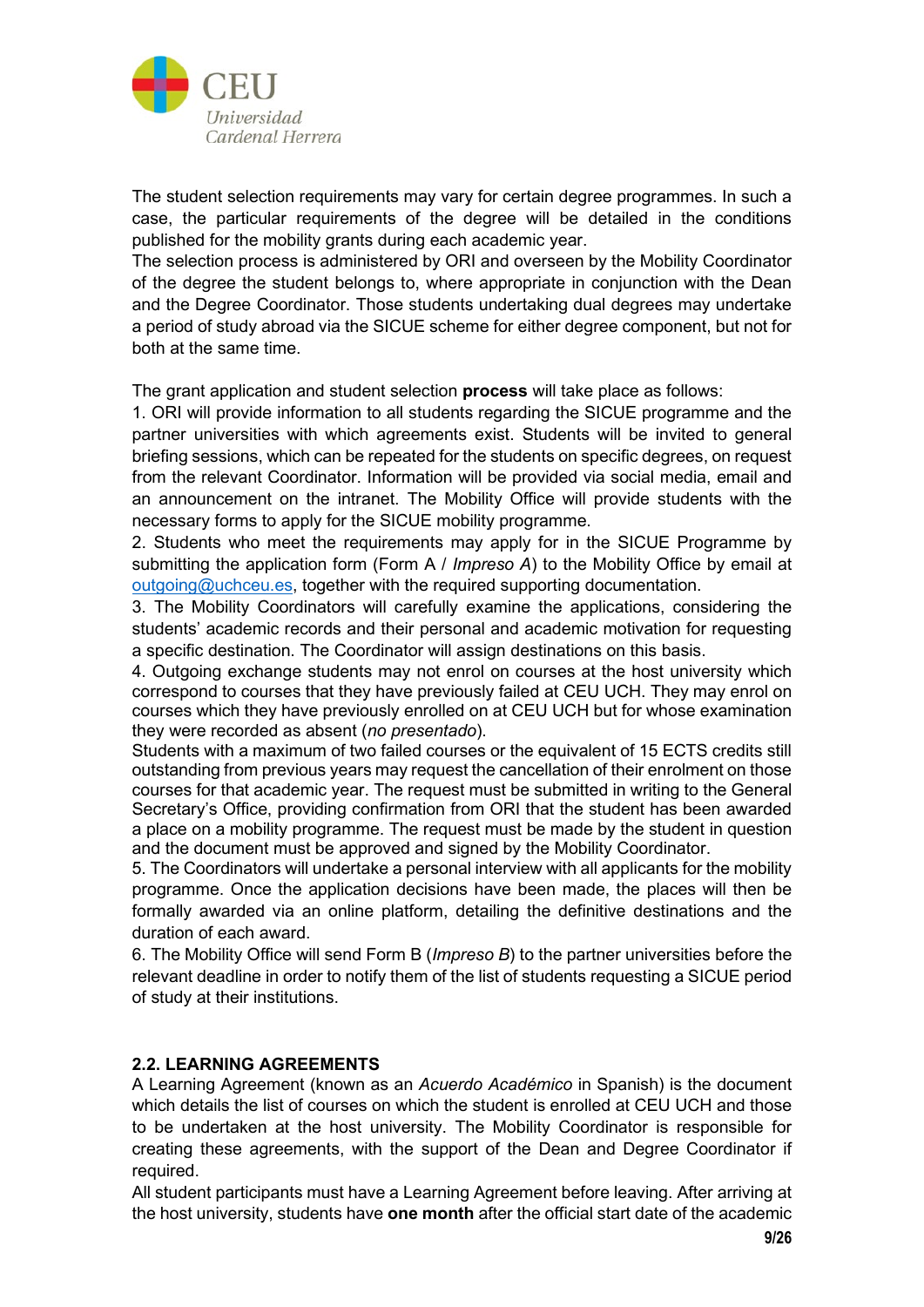

year to fill in the During the Mobility Period (*Durante la Movilidad*) section of the Learning Agreement and to send the complete document to their Coordinator, and this will then be signed again by the Mobility Coordinators at the host and home universities and by the student.

When drawing up the Learning Agreement, the Mobility Coordinator must take the following into account:

- The Learning Agreement for outgoing students must be constructed so that the majority of courses to be undertaken correspond with those courses a student in that study year would normally undertake. However, if there is not a sufficient number of equivalent courses, courses from the degree from later years, or courses from earlier years for which the student is recorded as absent (*no presentado*; i.e. courses on which the student has previously enrolled but for which the assessment was not undertaken and which he or she has therefore not "failed"), may be included.
- The Learning Agreement will be designed while taking into account the different deadlines specified by the host universities. The Mobility Coordinators and students will be notified of these by ORI's Mobility Office.
- When the content of the outgoing student's Learning Agreement has been finalized, this should be recorded in the official "Learning Agreement" document in the case of the Erasmus+ programme and in the document entitled "Acuerdo Académico" for the SICUE and Iberoamérica programmes.
- This document must be signed by the three parties to the agreement: CEU UCH, the host university and the student in question.
- When the mobility period is to last for a semester, the Mobility Coordinator will draw up an agreement which guarantees recognition of around 30 credits. Credit recognition will become effective when the student submits the official document recording that he or she passed the relevant courses at the host university. In general, the grades awarded will be included in the student's academic record as part of the second ordinary examination period for that academic year, i.e. the June period.
- In the case of students who undertake a complete year's worth of study abroad, the Coordinator will draw up a Learning Agreement guaranteeing credit recognition up to a possible maximum of 78 ECTS credits.<sup>[6](#page-9-0)</sup> Credit recognition will become effective when the student submits the official document recording that he or she passed the relevant courses at the host university.
- The courses appearing on the "Learning Agreement" or "Acuerdo Académico" document must not appear as "failed" (*suspenso*) on the outgoing student's academic record.
- The End-of-Degree Project (*Trabajo de Fin de Grado*, TFG) must not appear, as the corresponding credits are not eligible for credit recognition.

<span id="page-9-0"></span><sup>6</sup> According to CEU UCH's Regulations for the Continuation of Studies and Enrolment Conditions for Bachelor's Degrees, the maximum number of credits that a student may enrol on is 60+18 (article 7.3).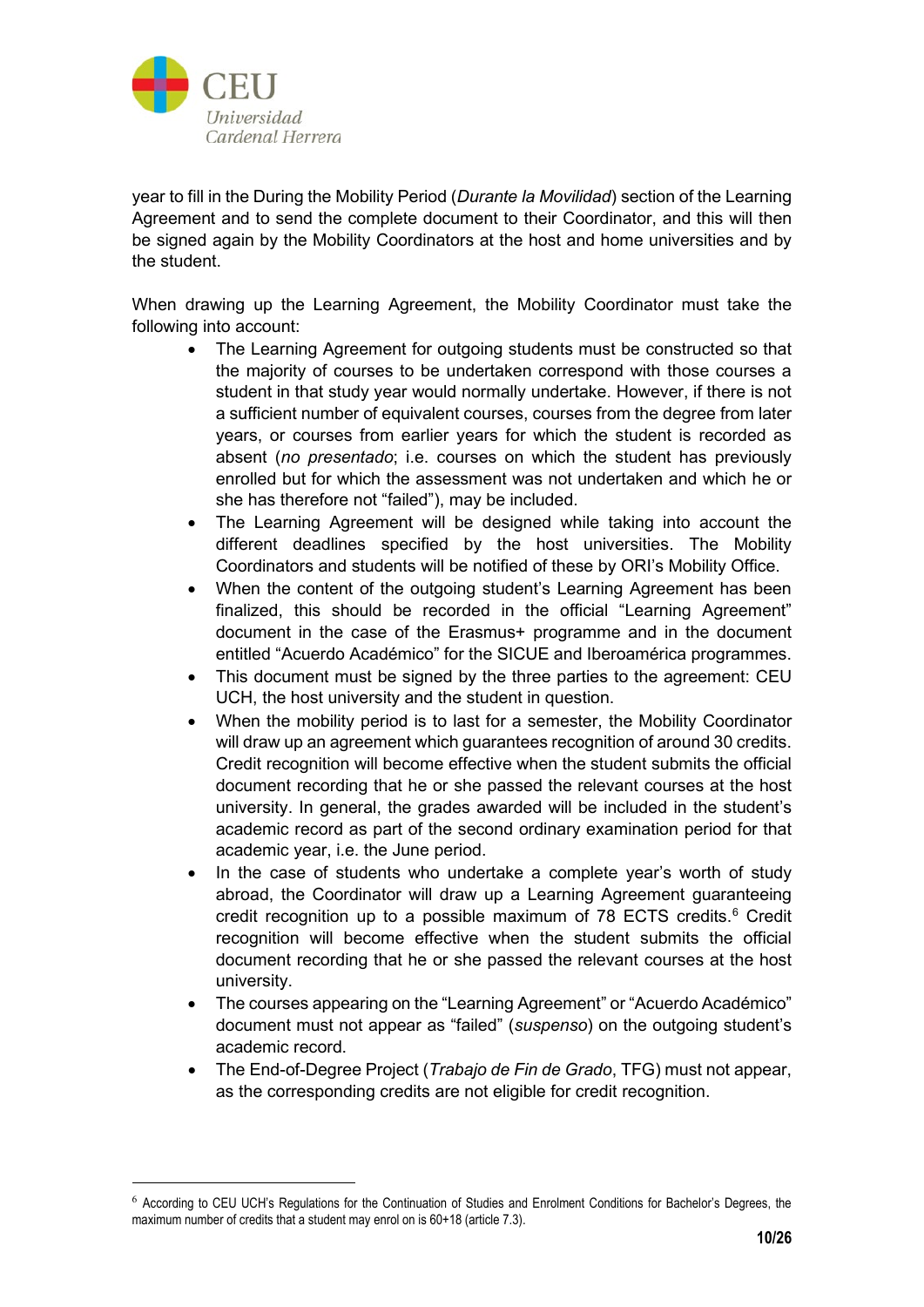

The credit recognized may vary from degree to degree. In such a case, the particular credit recognition requirements will be detailed in the grant conditions published for each programme.

### **2.3. ADMINISTRATIVE AND ACADEMIC PROCEDURES**

Before the student's departure.

When the outgoing exchange student reaches the host university, and within one month of the official start of the academic year, the student must ensure that the relevant administrative official signs the Confirmation of Arrival/*Certificado de Llegada* document and then this must be sent to ORI's Mobility Office at CEU UCH.

If modifications are required to the Learning Agreement previously agreed with the Mobility Coordinator (due to timetable clashes, unavailable courses, lack of correspondence with expected content, etc.), then these modifications must be agreed with the Mobility Coordinator before they can be confirmed. Any change to the initial Learning Agreement or *Acuerdo Académico* made without the approval of the Mobility Coordinator will be held to be null and void for the purposes of the recognition of course credits.

When the student completes his or her studies at the host university, the student must request that the International Relations Office of the host university sends a transcript of the grades obtained as soon as possible to ORI's Mobility Office.

When the student returns to CEU UCH, he or she must attend the ORI's Mobility Office to submit the following documents:

- A report assessing the experience from various points of view.
- An original Attendance Certificate (*Certificado de Estancia*) indicating the arrival and departure dates of the student at the host university.
- The original Learning Agreement or *Acuerdo Académico* document, signed by the relevant parties, and the transcript detailing the grades achieved if the host university has given this to the student directly.
- Students may also submit a 400 word article to ORI about their stay, together with photographs. Audio and video contributions may also be made.

ORI will inform the Mobility Coordinator of the grades achieved, so that these can be transferred to the student's academic record.

The student must also meet with the Mobility Coordinator, handing in the academic report regarding his or her stay abroad.

#### **2.4. EXAMINATIONS, ASSESSMENT AND STUDENT RECORDS**

Students who, during their stay at the host university, have passed courses deemed to be equivalent to CEU UCH courses, as recorded on their Learning Agreement or *Acuerdo Académico*, must not then undertake the examinations for these courses at CEU UCH; the grades achieved will be placed on the academic records of the students concerned, and these will be signed by the Mobility Coordinator for the degree in question.

Outgoing exchange students will be examined at the host university for the courses detailed on their Learning Agreement or *Acuerdo Académico*. They may also exercise their right to undertake two examination sittings at the host university.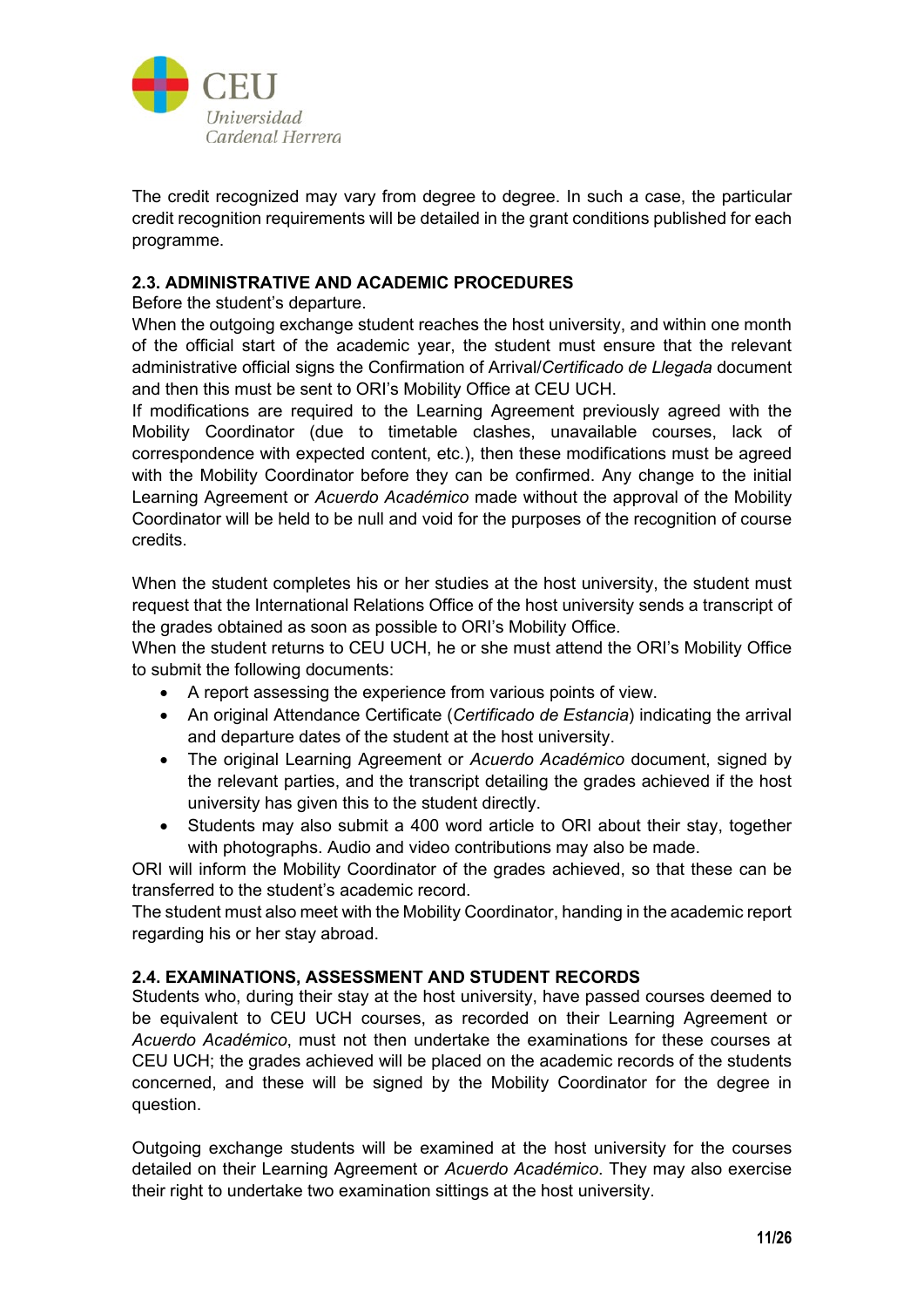

The students must undertake the examinations at the host university for the courses recorded on the Learning Agreement or *Acuerdo Académico*, and the student cannot undertake the examination for the corresponding course at CEU UCH for either of the two corresponding examination sittings.

If, to undertake the second examination sitting, a student is required to travel to the host country once more, the student may, if this is agreed beforehand with the host university, undertake the examination remotely (via fax, email or videoconferencing), with the Mobility Coordinator at CEU UCH invigilating the examination and being responsible for the sending the examination script to the host university, which will subsequently send back the relevant grade.

The Mobility Coordinators will sign the student's records with regard to the courses detailed in the Learning agreement or *Acuerdo Académico*, once the relevant grades have been received from the host university.

If a student's grade arrives after the deadline for submission for student records to the General Secretary's Office, then the Mobility Coordinator will record the student as absent (*no presentado*) for that course in the second ordinary examination sitting or the extraordinary examination sitting. Subsequently, when the grade has been received, the Coordinator will contact the General Secretary's Office to update the grades on the student's academic record and issue the definitive record.

If a student enrols on courses at CEU UCH which do not form part of the Learning Agreement or *Acuerdo Académico*, the student must ensure that both the lecturer responsible and the Mobility Coordinator are aware of this situation. For such courses, the outgoing exchange student will be assigned to the usual group for his or her degree, as he or she will be examined at CEU UCH and the corresponding records will be signed by the relevant course lecturers.

If the student is unable to undertake the corresponding examination because of a clash between term times at the two universities and or because he or she has been unable to undertake compulsory practical training, the lecturer will try to find a suitable date for this examination, in agreement with the student, which must be before the deadline for the submission of student records.

If it is justifiably impossible to undertake such examinations before the deadline, for reasons such as having to remain at the host university to attend lectures or sit examinations, then the student will be marked as absent (*no presentado*) in the records for June. The lecturer will retain any grades for parts of the course which have been passed and, once in possession of the grade for the second semester, the final grade will then be placed on the student's academic record for the extraordinary examination sitting, in July.

# **3. STUDIES: INCOMING EXCHANGE STUDENTS**

# **3.1. THE ADMISSION PROCESS**

The admission of students is dependent on a pre-existing bilateral agreement with the home university, which may be located in Spain or abroad; with regard to the number of such students, the number will be that which is detailed in the corresponding agreement. This number may vary sporadically if the two universities agree.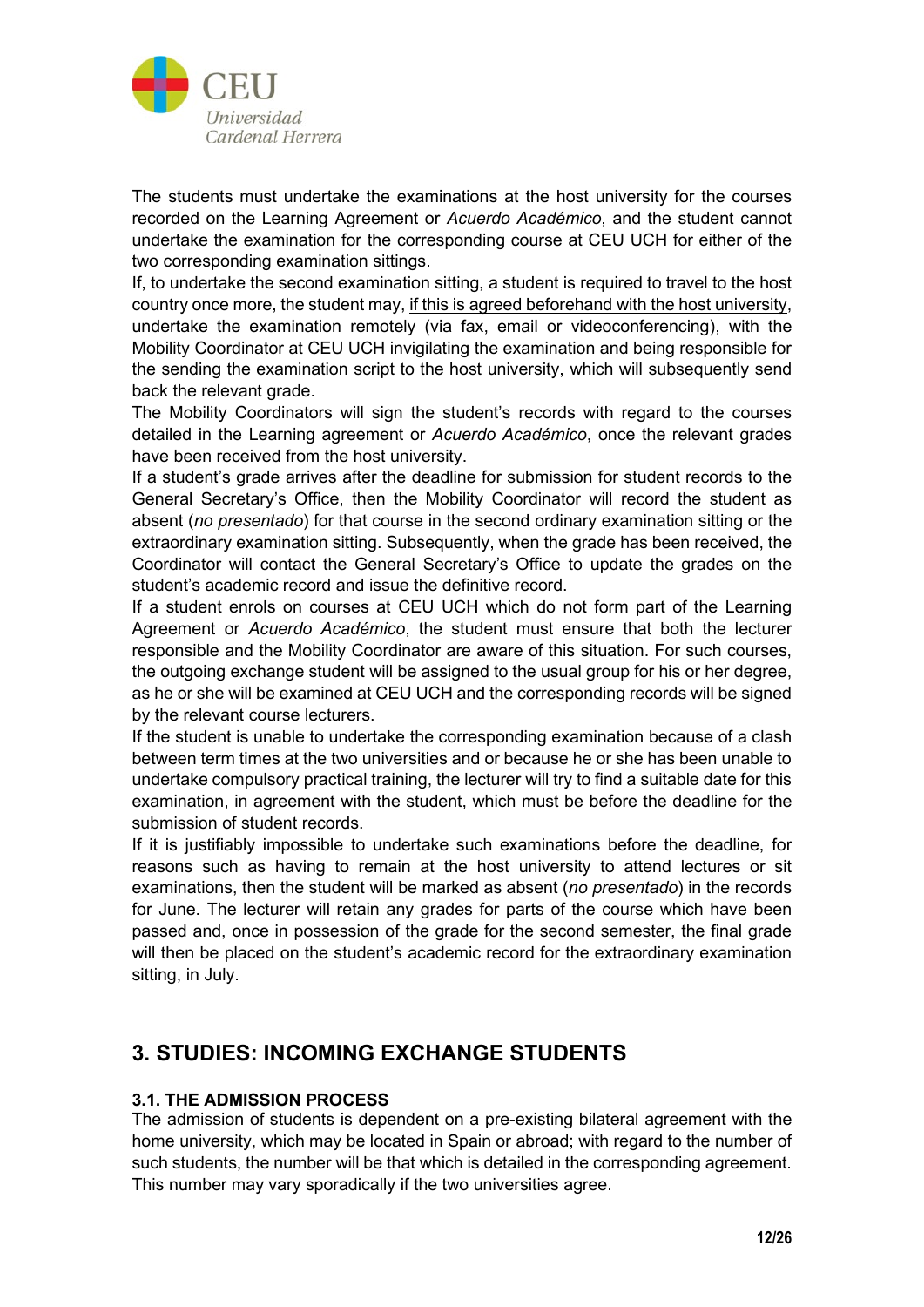

The selection of students is the responsibility of the home university, and the only condition imposed by CEU UCH is that the students have a minimum of a B1 level (or equivalent) of ability in the language in which teaching is provided for the degree in question. In the case of degrees which have a more demanding language requirement, this will be recorded in a document available to all partner universities, so that they are aware of the conditions before proposing candidates.

If the student's ability in Spanish is insufficient for a degree which is exclusively taught in Spanish, then the student may be required to attend the Spanish course provided by the university, with the student having to pay the relevant fee.

If a student's level of ability in Spanish is very low, then his or her participation in certain courses may be limited or he or she may be required to return to their home country.

The home university must send to the ORI's Mobility Office, before the deadline set by the latter, a list of the students that it intends to send to CEU UCH. With regard to the definitive lists of incoming exchange students, ORI will inform the Coordinators of the number of students who will study on their degrees as beneficiaries of the Erasmus, SICUE, or Iberoamérica programmes. CEU UCH will send these students an access code to an online registration form and the incoming exchange students must provide all the required information on this form. Once this has been submitted, students will automatically receive login details for the academic administration system. The students' data will then appear in the appropriate areas of the administrative system used by each Mobility Coordinator.

Students are recommended to arrive for the Welcome Day, aiding the settling-in process and enabling the University to offer them the opportunity of attending the Spanish language course.

CEU UCH bears no responsibility whatsoever for the provision of accommodation to incoming exchange students, nor any search for, nor problems with, such accommodation. ORI will provide guidance on how to find information about rental accommodation and the types available, and also put them in touch with Spanish and non-Spanish people who are looking to share accommodation. This service provided to the students is advisory only, with the students themselves bearing the sole responsibility for the decision taken.

ORI will provide students with general information available online (about the city and the surrounding area). The Faculties, via the Mobility Coordinators, will provide the relevant academic information (the academic calendar, examination, online programmes, etc.). ORI will also make the necessary arrangements for the student's CEU UCH ID card, email address and others as necessary to facilitate the student's stay at the University.

#### **3.2. ARRIVAL**

The incoming exchange students will be welcomed to CEU UCH with a ceremony attended by the Deputy Vice-Rector for Internationalization and/or the Head of the International Relations Office and the Mobility Coordinator. The events will take place in September and January, the typical times of year at which incoming exchange students arrive.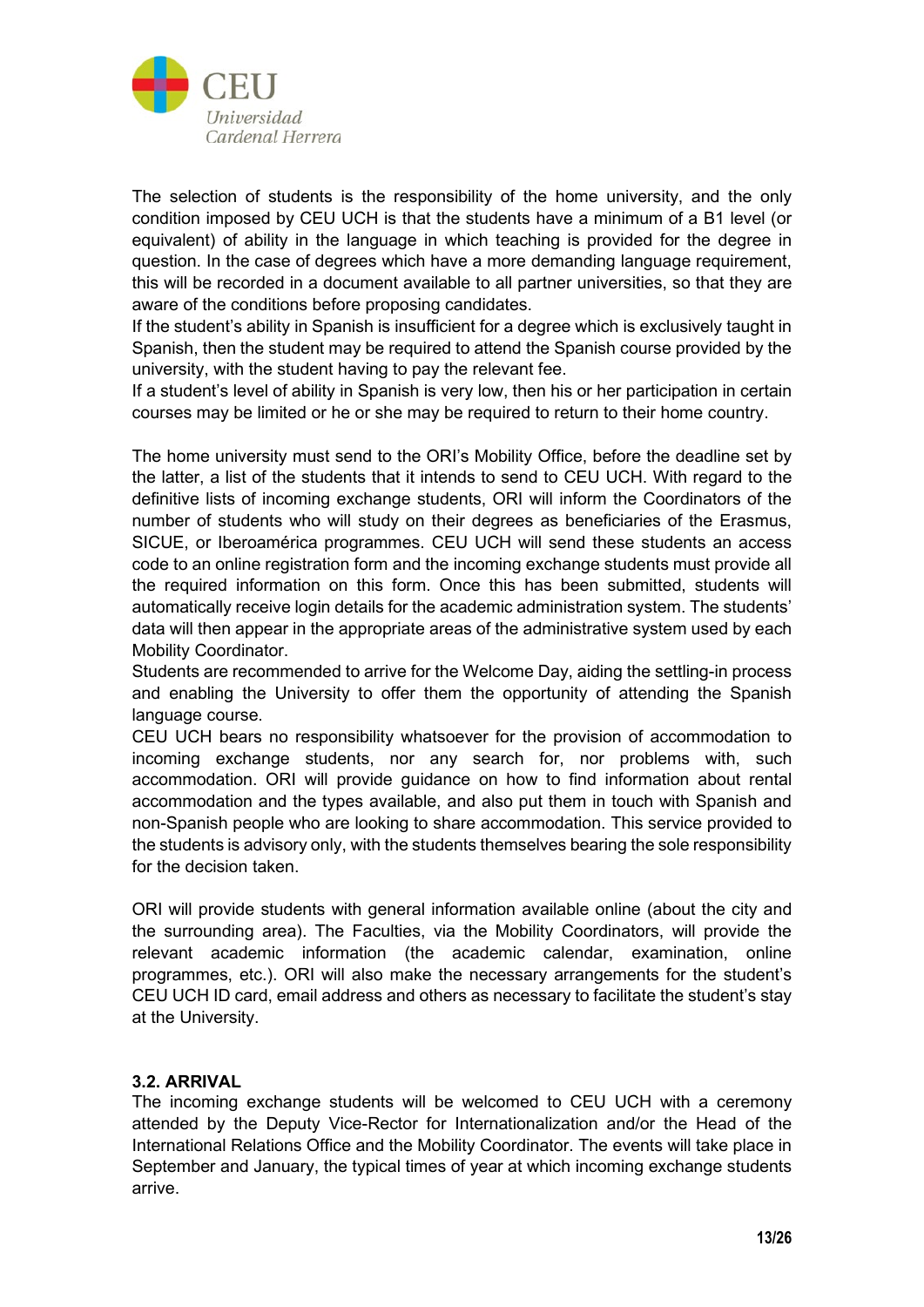

After all the students have arrived and been registered, ORI will organize a meeting for all of them, also arranging with further events, as appropriate, in order to facilitate their integration into student life at CEU UCH.

Incoming exchange students have the right to be offered Spanish courses, preferably at CEU UCH itself. These courses will be offered in a way compatible with the academic calendar and will also depend on the number of students interested in attending. A minimum of 20 students per group is required.

These courses will be priced inexpensively for students, and they will be able to gain credit recognition for completing them, taking into account the duration in hours of the course.

The Mobility Coordinator will provide guidance to incoming exchange students so that they can define their definitive Learning Agreement. If the student is unsure regarding particular courses, he or she may attend lectures, and then, after a maximum of 2 weeks, and with the prior approval of the Mobility Coordinator of the home university, he or she may put in a request to the CEU UCH Mobility Coordinator to change to another course, at which time other options can be considered.

The Coordinator will work with students to draw up their timetables and inform them of the relevant academic rules, etc.

The Mobility Coordinator will consult with the Dean responsible for the degree for advice about guidance to be provided to students regarding the choice of courses. If the incoming exchange student chooses courses belonging to another degree, the Mobility Coordinator must consult with his or her counterpart for that degree regarding the availability of places.

Incoming exchange students have the right to choose any course from the degree he or she belongs to and from related degrees. If a student wishes to study something completely different from what he or she studies at the home university, then the student must consult with the Mobility Coordinator, who will then seek the advice of his or her counterpart at the degree in question.

The International Relations Committee (made up of the Mobility Coordinators and, where appropriate, the Deputy Vice-Rector for Internationalization) may establish limits on the courses offered to Erasmus students, for the following reasons:

- Limited places (there will always be at least 3 places reserved for incoming exchange students on those courses on which the number of places has been restricted, as previously announced by the faculties in question);
- Those courses that require very specific prior knowledge and which are therefore very difficult for incoming exchange students;
- Limited technological resources (computer rooms and TV studios, although there will always be a minimum of 3 places reserved for Erasmus students in each group);
- Other justifiable reasons.

The steps to take to enrol an incoming exchange student are:

The Mobility Coordinators must ensure that the Learning Agreement or *Acuerdo Académico* is signed by the three parties (student, home university and host university).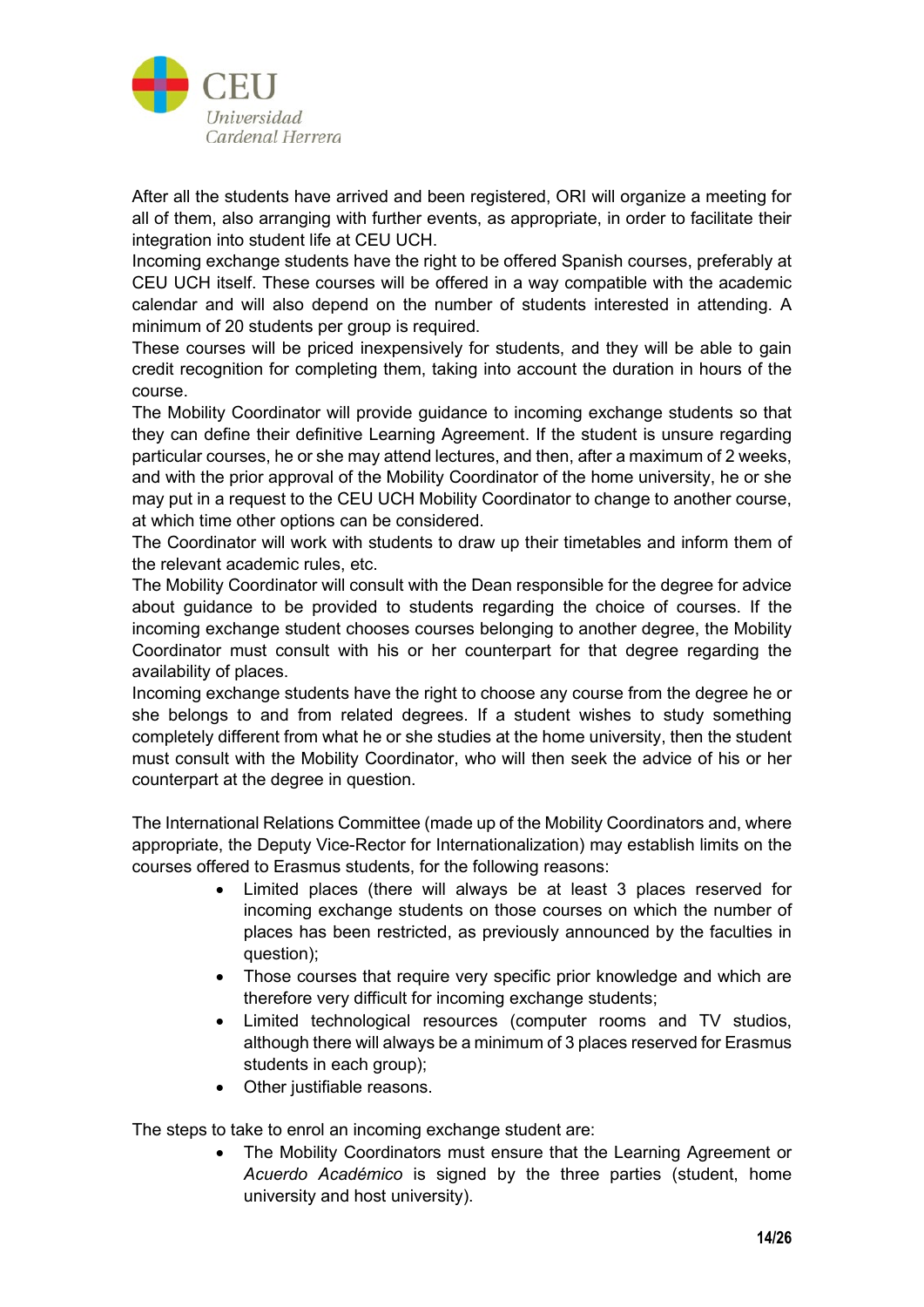

- The faculty secretaries undertake the students' enrolment on the system in accordance with the Learning Agreement provided to them by the Mobility Coordinator.
- The enrolment will take place online and an enrolment confirmation slip (*resguardo de matrícula*) in PDF format will be created.
- The faculty secretary's office will send the enrolment conformation slip to the student, the Mobility Coordinator and ORI.
- For students who are to complete a full academic year at CEU UCH, the normal procedure is that these students will undertake the full enrolment for all their courses in September. Under special circumstances and with the prior approval of the Mobility Coordinator, students may enrol only on the first semester courses and then repeat the process in February to enrol on the second semester courses.

### **3.3. DURING THEIR STAY AT CEU UCH**

Incoming exchange students will have the same rights and responsibilities as CEU UCH students. This means that the Student Regulations are applicable to all incoming exchange students, with exceptions appropriate to their status.

- Incoming students may participate in all extracurricular activities which may be organized.
- Incoming students have the right to be represented by the University's Student Representatives, as with other students.
- Incoming students can undertake placements administered by CEU UCH's Careers Service.
- Incoming students can participate in any activities organized by Campus Life.
- Incoming students can participate in any activities organized by the Sports Service, the Choir (*Orfeón*) or the Languages Service.
- Incoming students can use the University's Medical Service.
- Incoming students can form part of the University's Alumni association once their time at CEU UCH ends and enjoy all the benefits that the association has to offer.
- Incoming students can use all of the facilities and services CEU UCH has to offer, in accordance with the regulations regarding their use.

Those lecturers who have incoming students on their courses will treat them, in general, in the same way as the other students, but taking these considerations into account:

- With regard to **interactions** with the student, the lecturer should pay greater attention to their progress than with other students, to ensure that they get the best possible results.
- With regard to the **start date** of the course, lecturers may refuse to accept a student onto their course if the student joins a month after the course has begun.
- With regard to **assessment**:
	- $\circ$  Lecturers must take into account the limitations that the student may have to express themselves in writing in a different language to their own. If the lecturer considers this appropriate, the student may be assessed orally. If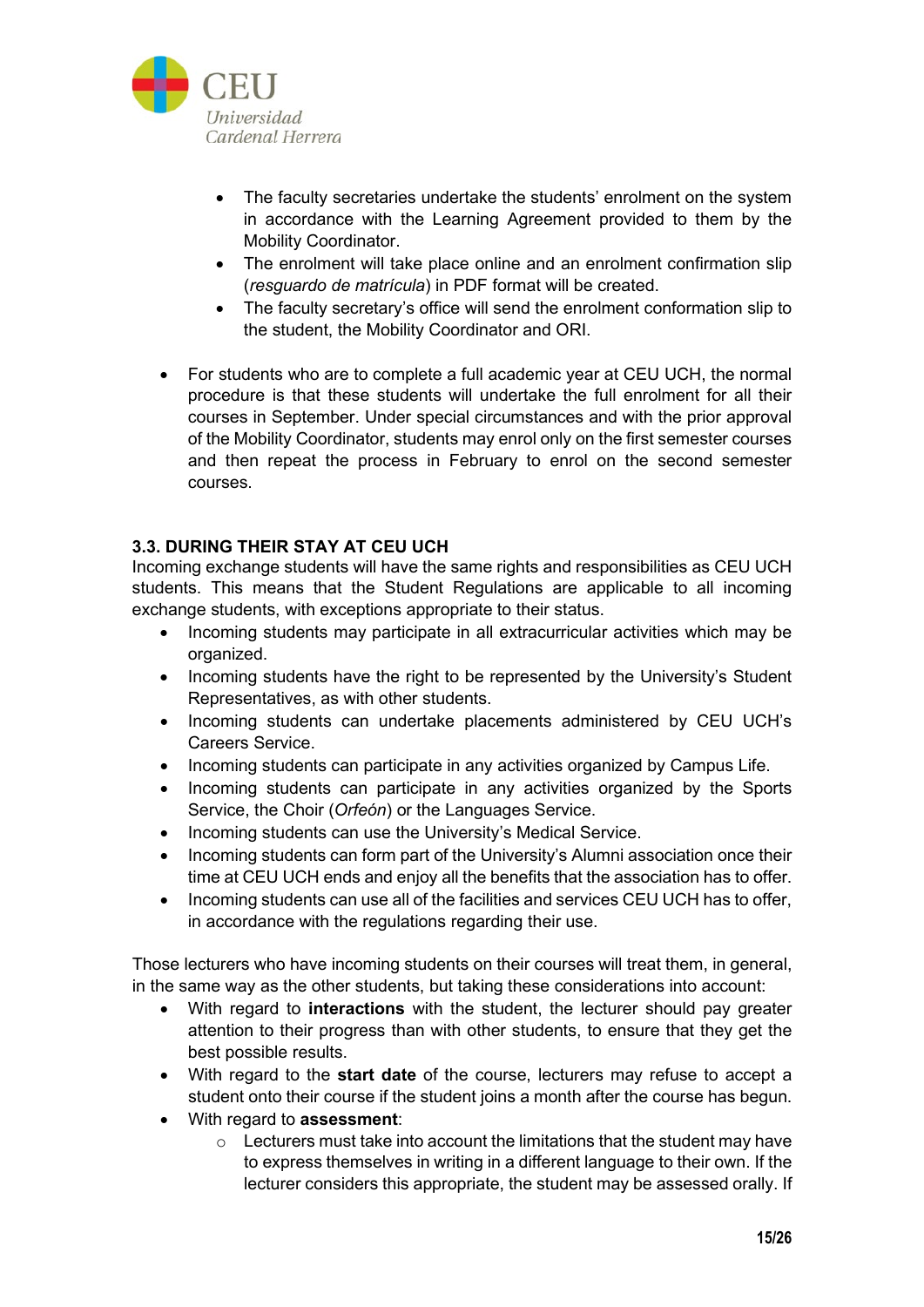

a written examination is set, the lecturer may allow the students to use a dictionary and extra time to complete the examination.

- o To ensure the assessment of students corresponds to their particular situation, in addition to the marks obtained in the standard tests, the following should be taken into account: attendance at lectures, attitude in the classroom, the work submitted, and the presentations made.
- With regard to the **dates of examinations**, lecturers must take into account the academic calendars of the home universities and bring forward or delay examinations, if the student in question can give good reasons why the date of an examination should be changed at the beginning of his or her period of study.
- With regard to the **provision of grades** for courses:
	- o Lecturers must grade these students before other students (if requested to do so by ORI), when there is a clash between the academic calendars of the home university and CEU UCH, or the home university requires the grades by a date prior to that required by CEU UCH.
- In the case of incoming exchange students failing a course, such students will have the right to resit the examination in July during the extraordinary examination period at CEU UCH (regardless of whether the course is a first or second semester course). This resit examination will preferably take place in person either on the established date, or on another date agreed directly between the lecturer and the student.

In any of the above situations, if the lecturer in question deems it appropriate, these examinations can take place in the format that he or she decides is most suitable to enable the student to demonstrate what they have learnt, without lowering the difficulty of the content itself (oral examination, examinations via fax or email, videoconferencing, etc.).

Those lecturers who have incoming exchange students on their courses will have access to their corresponding academic records on the intranet, which they must duly complete, sign and submit to the General Secretary's Office.

# **3.4. AFTER THEIR STAY AT CEU UCH**

Once all the student's lecturers have entered the information into CEU UCH's IT system and ORI's Mobility Office is in possession of all the student's grades, the Mobility Office will create issue two original copies of the transcript, detailing the courses undertaken and the corresponding ECTS credits and grades. The grades will be awarded according to the standard Spanish grading system, but the international equivalents will be detailed on the reverse of each transcript.

This transcript will be signed by the Secretary of the Faculty at which the incoming exchange student was enrolled.

Once in possession of the signed copies of the transcript, ORI will send one of these original copies directly to the student and the other to the home university, and a photocopy will be submitted to the General Secretary's Office, whose staff will check that these transcripts correspond with the official records. ORI will also request the student's ERPA record from the IT service to ensure that it and the transcript are stored on the student's record.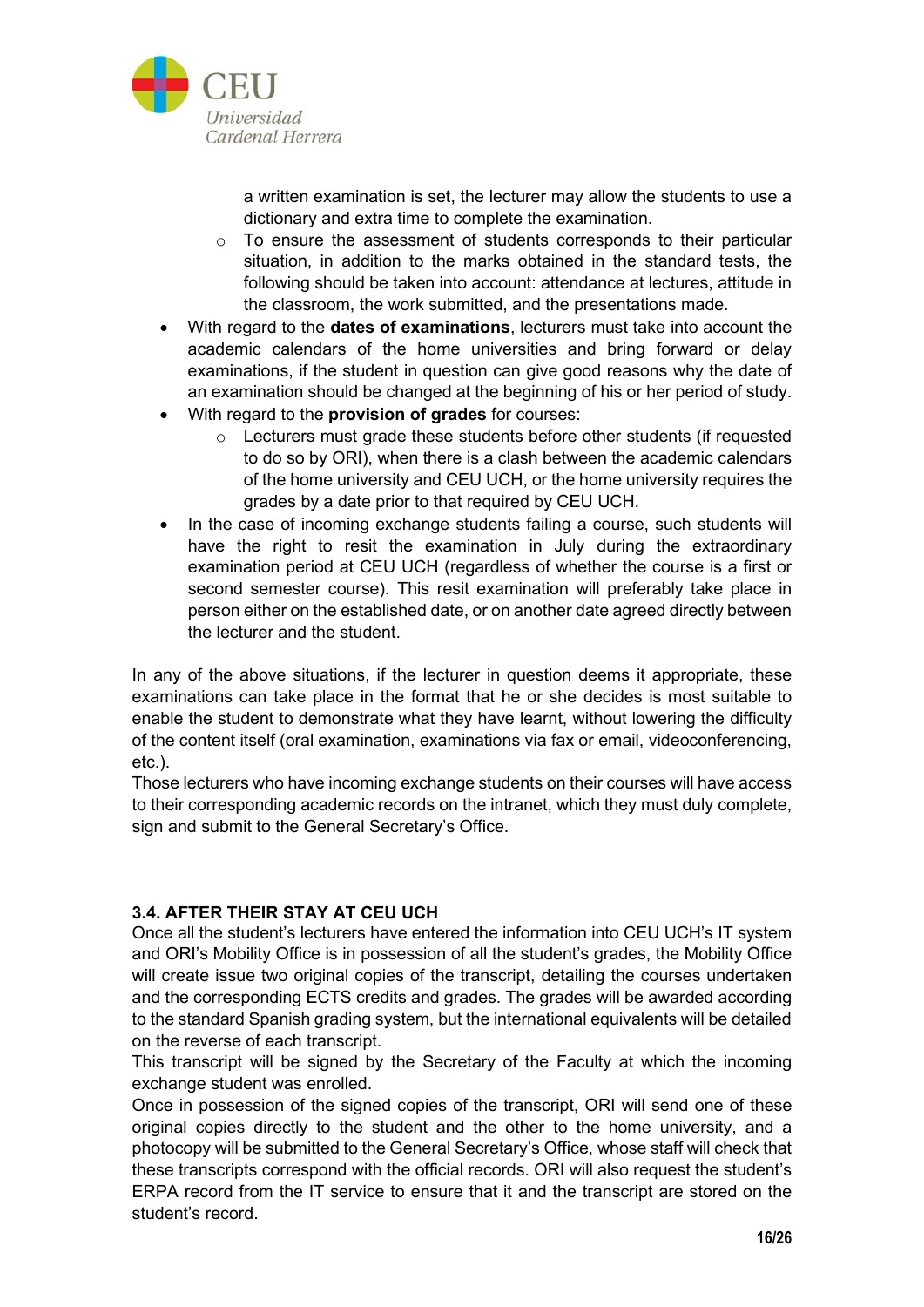

Once the students have completed their stay at the university, ORI will ask them to respond to a survey which will enable CEU UCH and ORI to gain feedback on important aspects of their stay and their experience. This survey will include a section for their assessment of the Mobility Coordinators.

# **4. MOBILITY WORK PLACEMENTS**

# **4.1. CONDITIONS**

These regulations are applicable to international voluntary work placements - also known as traineeships - undertaken according to the following conditions:

- For the Erasmus+ Programme and in the case of receiving a grant, the minimum duration will be two months and financial support will be provided for a maximum of three months.
- For the Erasmus+ Programme but without a grant, the minimum duration is two months.
- The placement must take place, with or without a grant, abroad and for a minimum of two months.

Any other cases will be dealt with the University's Careers Service.

Applicants for such mobility work placements must fulfil the following conditions:

Students may apply for one of the places offered by the University, if none of the available places are suitable for them.

Students may seek credit recognition for compulsory placements forming part of the degree curriculum, such as the *Practicum.* 

# **4.1.1. ERASMUS+ PLACEMENTS WITH GRANTS**

The Erasmus+ Programme offers students the chance of undertaking placements - also referred to as traineeships - at companies in other countries in the European Union.

The minimum duration of the placement for those students who receive such an Erasmus+ grant will be two months and the maximum will be twelve months, but the student will only receive funding for a maximum of three months. Furthermore, students must notify ORI of the exact dates of arrival and departure in the host country, so that CEU UCH can put insurance cover in place for the duration of the placement.

This insurance will cover: liability, accidents and illness.

Possible host countries for these placements: Member states of the EU.

Selection criteria: the student's academic record and their study year. Student obligations:

- To undertake in a professional manner those duties which are assigned to him or her by the company.
- Not to bring the placement to an end before the agreed date, except if unavoidable due to *force majeure*.
- Upon completion of the placement and return to Spain, the student must submit all required documentation.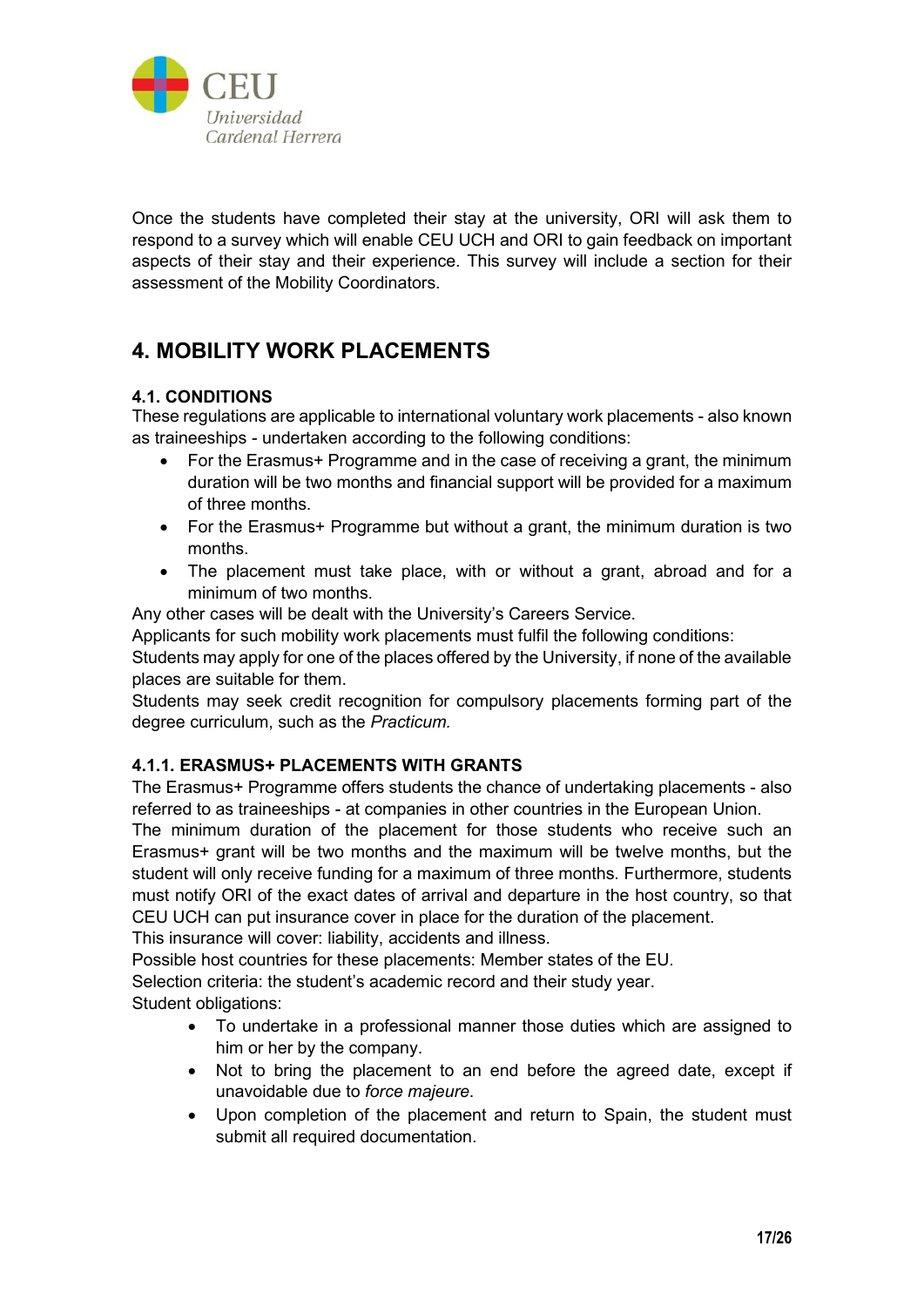

# **4.1.2. OTHER CASES**

Students may undertake placements at companies in any foreign country without Erasmus+ funding.

Such mobility placements must have a minimum duration of two months and a maximum of twelve. Furthermore, students must notify ORI of the exact dates of arrival and departure in the host country, so that CEU UCH can put insurance cover in place for the duration of the placement.

This insurance will cover: liability, accidents and illness.

Possible host countries for such placements: any country except Spain.

Selection criteria: the student's academic record and their study year.

Student obligations:

- To undertake in a professional manner those duties which are assigned to him or her by the company.
- Not to bring the placement to an end before the agreed date, except if unavoidable due to *force majeure*.
- Upon completion of the placement and return to Spain, the student must submit all required documentation.

### **4.2. ECTS CREDIT RECOGNITION FOR VOLUNTARY INTERNATIONAL PLACEMENTS**

ECTS credits will be awarded to students who have undertaken voluntary international placements if they fulfil the following requirements:

- The placement must take place at a company whose activity is directly related to the degree the student is studying.
- Such placements must be regulated by a written agreement between the University and the host company, with a specific annex for the placement itself signed by the parties involved (company, student and the University).

The procedure for the recognition of ECTS credits is as follows:

- 1) Within a maximum of one month after the completion of the placement, the student must submit the placement report (*memoria de prácticas*) to the academic tutor<sup>[7](#page-17-0)</sup> assigned to supervise the placement by the University.
- 2) On the basis of this placement report from the student and the counterpart report submitted by the company (which the student must request that the company submit before returning to Spain), the academic tutor at the University will issue the report known as the *Informe de Aprovechamiento de Prácticas* (Placement Completion Report)*.* This will state the following:
	- The number of placement hours and the equivalent in ECTS credits.
	- The dates on which the placement took place.
	- The duties carried out by the student and the company's assessment, positive or negative, of his or her performance.

Only those placements for which a Placement Completion Report exists may receive recognition in the form of ECTS credits. The academic tutor will provide this report to every student who wishes to receive ECTS credit recognition for their placement and

<span id="page-17-0"></span> $7$  In the case of international placements, the academic tutor will be the Mobility Coordinator for the degree on which the student is enrolled.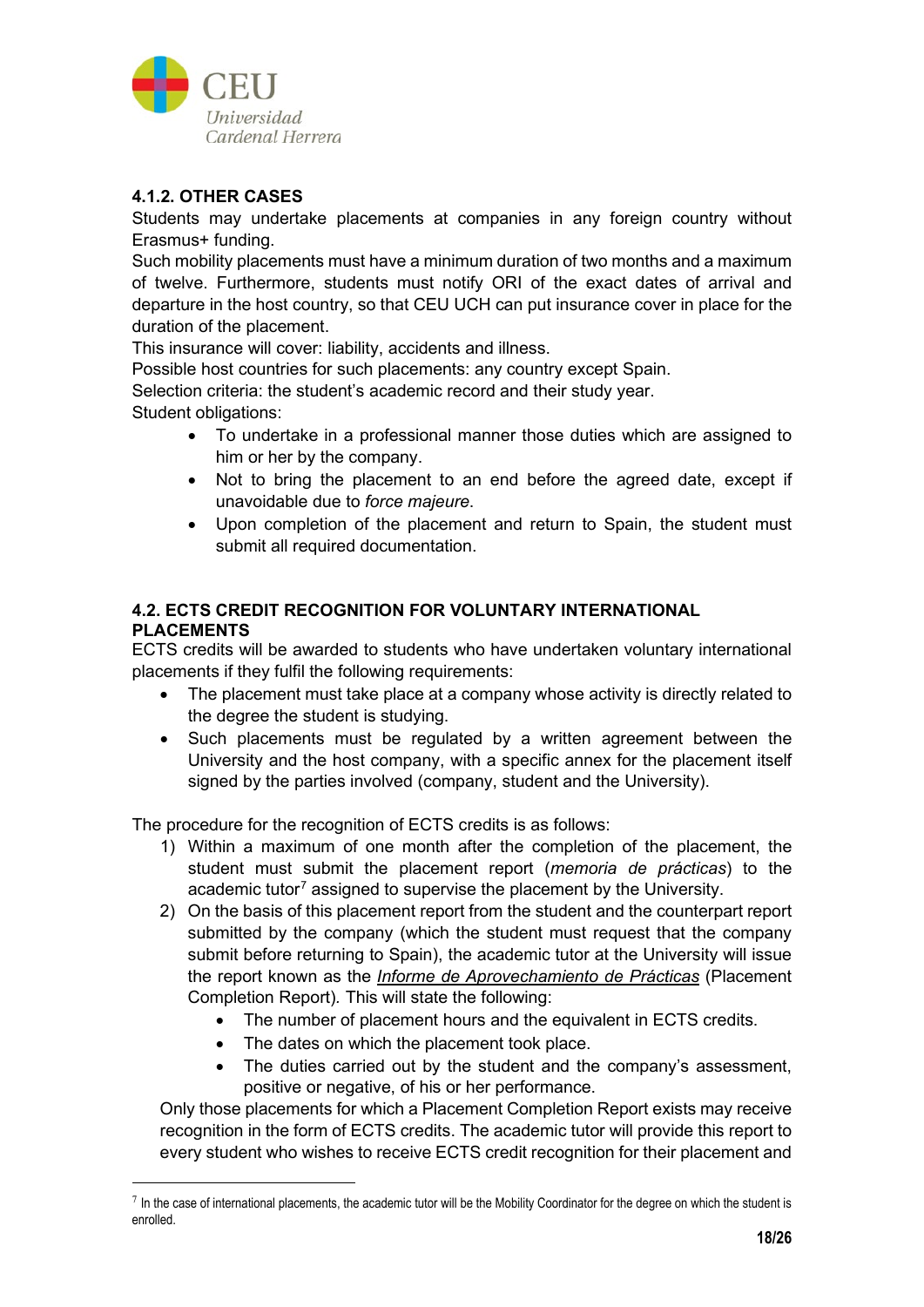

it should then be submitted to the faculty or school's secretary's office by the relevant deadline.

3. Students must submit the following documentation to the faculty secretary's office:

- The application form for ECTS credit recognition.
- The original and a copy of the Placement Completion Report.
- The original and a copy of the placement annex.

The secretary's office will then check the validity of the application. The original documents will be given back to the students and the copies kept by the faculty secretary's office.

If the student is in his or her final year and wishes for the credits to be included on his or academic record before paying the fees corresponding to the issue of the degree certificate, then he or she must request this in writing **before the deadline set by the General Secretary's Office**, detailing the fact of being close to graduation.

#### Equivalence between placement hours and credits

The equivalence between the number of hours of duration of voluntary international placements and ECTS credits is as follows for all undergraduate students at CEU UCH: 40 HOURS ON A VOLUNTARY INTERNATIONAL PLACEMENT = 1 ECTS CREDIT

At the discretion of the Dean and Degree Coordinator responsible for each degree, the time spent on voluntary international placements may receive credit recognition as equivalent to voluntary placements which form part of the curriculum, having the status of an elective (*optativa*) course.[8](#page-18-0)

#### Maximum number of credits:

The maximum number of credits that a student may be awarded for undertaking a voluntary international placement is 6 ECTS credits.

<span id="page-18-0"></span><sup>8</sup> The different curricula distinguish between core courses (*formación básica*), compulsory courses (*asignaturas obligatorias*), elective courses (*asignaturas optativas*) and the End-of-Degree Project (*Trabajo de Fin de Grado*, or TFG). Voluntary international placements may be recognized as equivalent to placements of the elective type.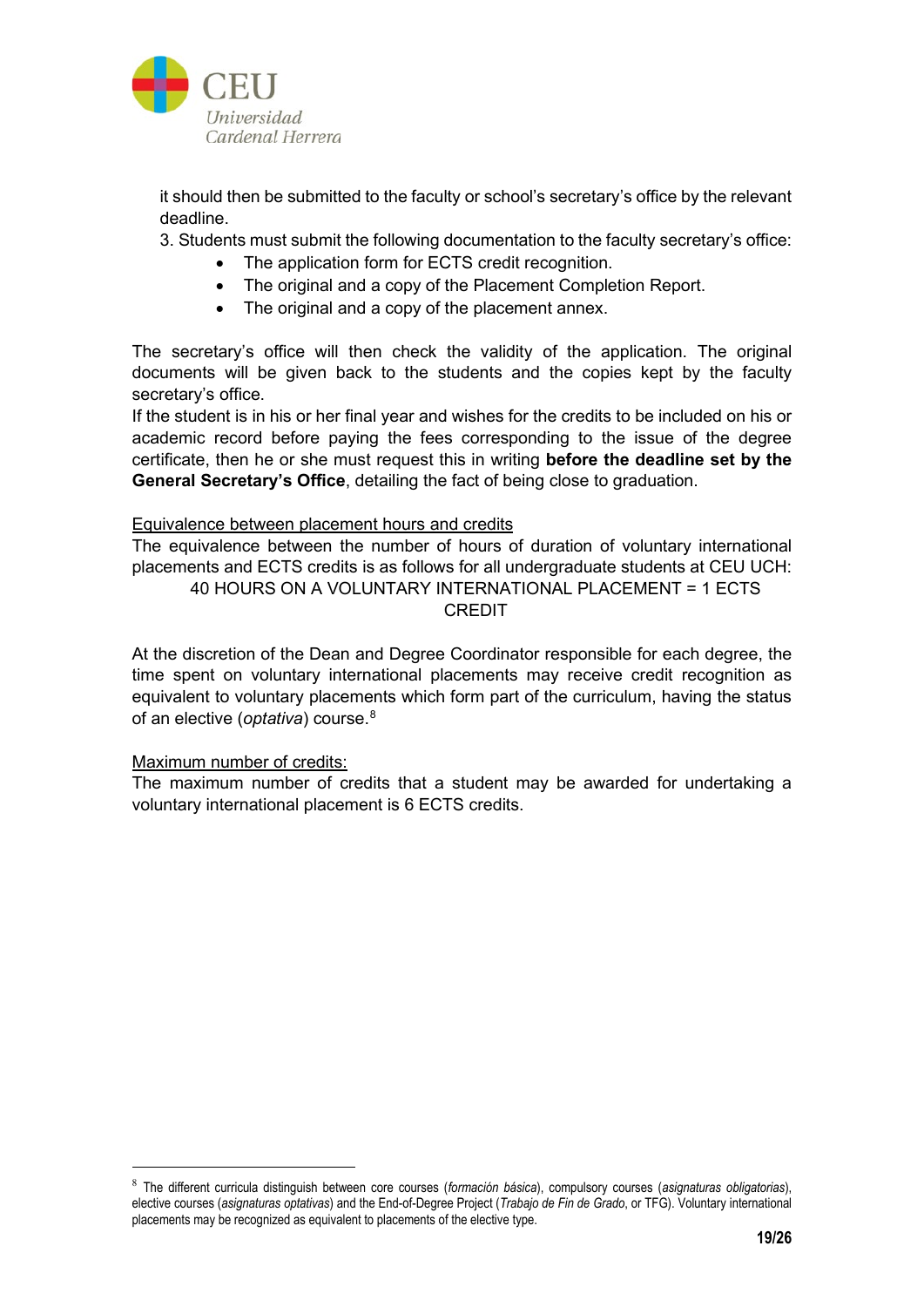

# **5. OUTGOING MOBILITY PROGRAMMES FOR LECTURERS**

# **5.1. GRANT APPLICATION PROCESS AND CONDITIONS**

The International Relations Office (ORI) is responsible for administering the Erasmus+ mobility grants for lecturers, and makes an announcement every year regarding the opening of the application process.

Lecturers who wish to apply for these grants must complete and submit the following documents:

- Grant application form
- Planned programme of activities

Applications must be submitted before the deadline set by ORI and must have the prior agreement of the relevant dean and head of department.

### **5.2. GRANT AWARD PROCESS**

First, the applications are submitted to ORI. The Vice-Rector for Internationalization, the General Manager, the Head of Human Resources and the Vice-Rector for Academic Affairs will consider the applications and make grant awards on the basis of the following criteria, which are detailed more systematically in Annex 1:

- The suitability of the planned programme of activities for CEU UCH's strategic aims and institutional needs.
- Links with the strategic aims of the Office of the Vice-Rector for Internationalization.
- The undertaking of innovative teaching activities, as part of the Teaching Innovation and Improvement Programme run by the Office of the Vice-Rector for Academic Affairs (VOAP).

Preference will be given to those lecturers who have not received a grant in previous years.

ORI will inform all lecturers of the success or otherwise of their applications and information will then be provided regarding required documents and procedures, etc., for the mobility programme.

The amount of the grant award will depend on the funds provided by SEPIE (the government agency responsible for the programme in Spain) and the available budget at CEU UCH for activities of this type and the number of lecturers selected.

### **5.3. ADMINISTRATIVE PROCESS FOR THE MOBILITY PROGRAMME**

Those lecturers making an application must submit the relevant form, a proposed programme of activities and a letter of acceptance from the host university, and these documents must establish the language in which teaching will take place, possible subject matter, and the relevant dates.

Once the award decisions have been made by the Vice-Rector, ORI will notify the lecturers concerned of these decisions, and will send to the host universities all the information concerning those lecturers who have been awarded a grant. This will include: the lecturer's personal details, the faculty and department at which they work, the courses he or she teaches on, information regarding possible subject matter for the teaching activities, the relevant dates and the language in which teaching will take place.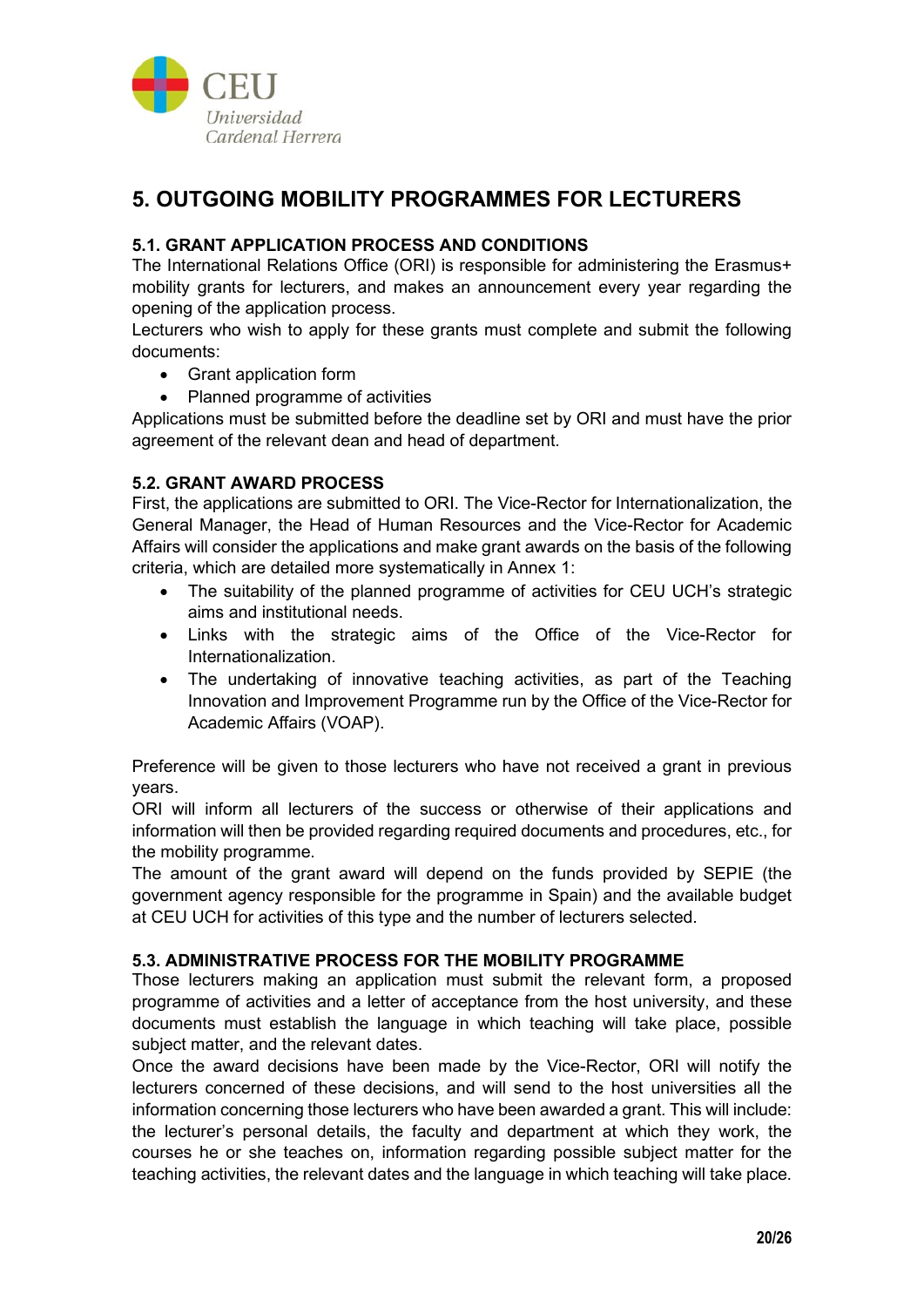

Once the grant has been awarded, from this moment on it will be the lecturer who will maintain contact with the host university, as contact will have already been made to gain acceptance prior to the application being made.

The lecturer concerned will be responsible for his or her own travel arrangements, regarding booking airline tickets and accommodation, although ORI can provide support if required.

The periods spent abroad must take place between the start of October and the end of July, or within the periods specified by SEPIE.

Within one month of returning from the host university, the lecturer must submit the relevant reports.

He or she must also submit evidence of expenses related to the period abroad, together with any other documentation which may be required.

# **6. INCOMING MOBILITY PROGRAMMES FOR LECTURERS**

# **6.1. ADMINISTRATIVE PROCESS FOR THE MOBILITY PROGRAMME**

The International Relations Office (ORI) will request information from those universities with which agreements exist for lecturer mobility programmes, with regard to the possible arrival of lecturers, the subject matter they may teach on and the dates on which they are available.

Once the applications are received, which may occur at any time of the academic year, ORI will notify the relevant International Relations Coordinators, Mobility Coordinators and Vice-Deans and provide information regarding the lecturers who have applied and the proposals they have made.

The corresponding International Relations Coordinators, the Mobility Coordinators and Faculties or Schools must duly consider the benefits of the visit of these lecturers from abroad, taking into account the subject matter they propose to teach, the dates on which it would take place and the language to be taught in, and then proceed to accept or reject the proposal, or propose a postponement, explaining the reasons for the decision.

# **6.2. ADMINISTRATIVE PROCESS FOR THE STAY AT CEU UCH**

If the proposal by an incoming lecturer is accepted, then, before his or her arrival, the relevant Vice-Dean and Mobility Coordinator must make the necessary planning arrangements regarding lecture rooms and timetables, so that the visiting lecturer is able to undertake the teaching activity.

Information will also be provided to students to make them aware of the benefit of having an incoming or visiting lecturer. They should be encouraged to attend the relevant lectures or seminars, both for their own benefit and to protect the image of CEU UCH.

Care must be taken to ensure the visiting lecturer is warmly welcomed and supported, in the widest sense: academically, by putting him or her in touch with other lecturers who work in the same area; and personally, if appropriate.

After the stay at CEU UCH has concluded, the lecturer concerned must submit a report to ORI.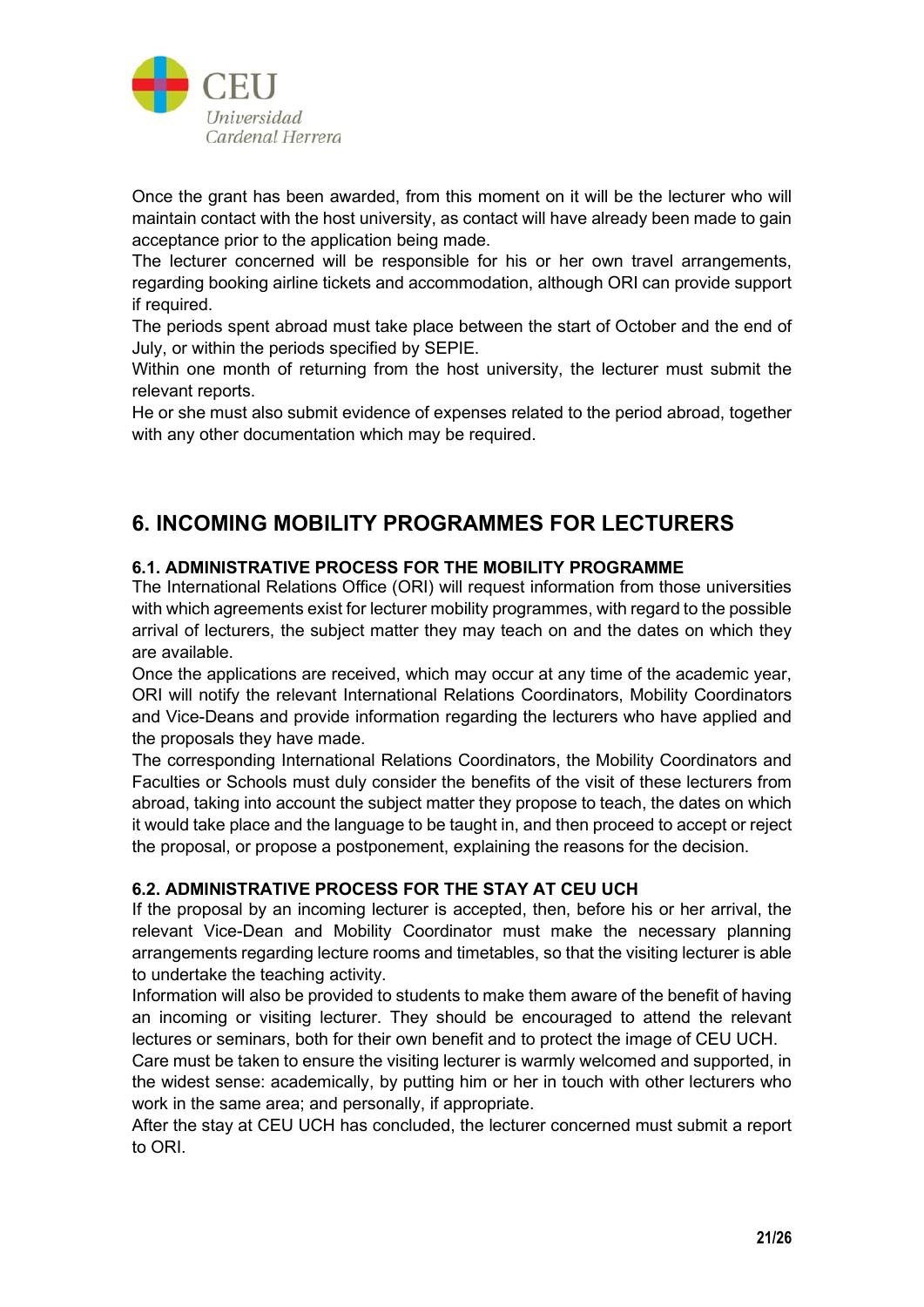

# **7. OUTGOING MOBILITY PROGRAMMES FOR ADMINISTRATIVE AND SERVICE STAFF**

# **7.1. GRANT APPLICATION PROCESS AND CONDITIONS**

The International Relations Office (ORI) is responsible for administering the Erasmus+ mobility grants for the University's administrative and service staff (PAS), and makes an announcement every year regarding the opening of the application process.

Staff members who wish to apply for these grants must complete and submit the following documents:

- Grant application form
- Planned programme of activities

Applications must be submitted before the deadline set by ORI and must have the prior agreement of the head of the service they belong to.

### **7.2. GRANT AWARD PROCESS**

The applications are submitted to ORI. The Vice-Rector for Internationalization, the General Manager, and the Head of Human Resources will consider the applications and make grant awards on the basis of the following criteria, which are detailed more systematically in Annex 2:

- The proposed plan of activities and the plan for the implementation of the best practices acquired.
- Suitability with the strategic objectives of CEU UCH or the Service which the staff member works for.

Preference will be given to those staff members who have not received a grant in previous years.

ORI will inform all the relevant staff members of the success or otherwise of their applications and information will then be provided regarding required documents and procedures, etc., for the mobility programme.

The amount of the grant award will depend the funds provided for this purpose by SEPIE.

#### **7.3. ADMINISTRATIVE PROCESS FOR THE MOBILITY PROGRAMME**

Those staff members making an application must submit the relevant form, a proposed programme of activities and a letter of acceptance from the host university, and these documents must establish the language in which the activities will take place, what the activities will be and the relevant dates.

Once the award decisions have been made by the Vice-Rector, ORI will notify the staff concerned of these decisions, and will send to the host universities all the information concerning those staff who have been awarded a grant. This will include: their personal details, the Service at which they work and the training they possess which is relevant to the proposed activities.

Once the grant has been awarded, from this moment on it will be the staff member who will maintain contact with the host university, as contact will have already been made to gain acceptance prior to the application being made.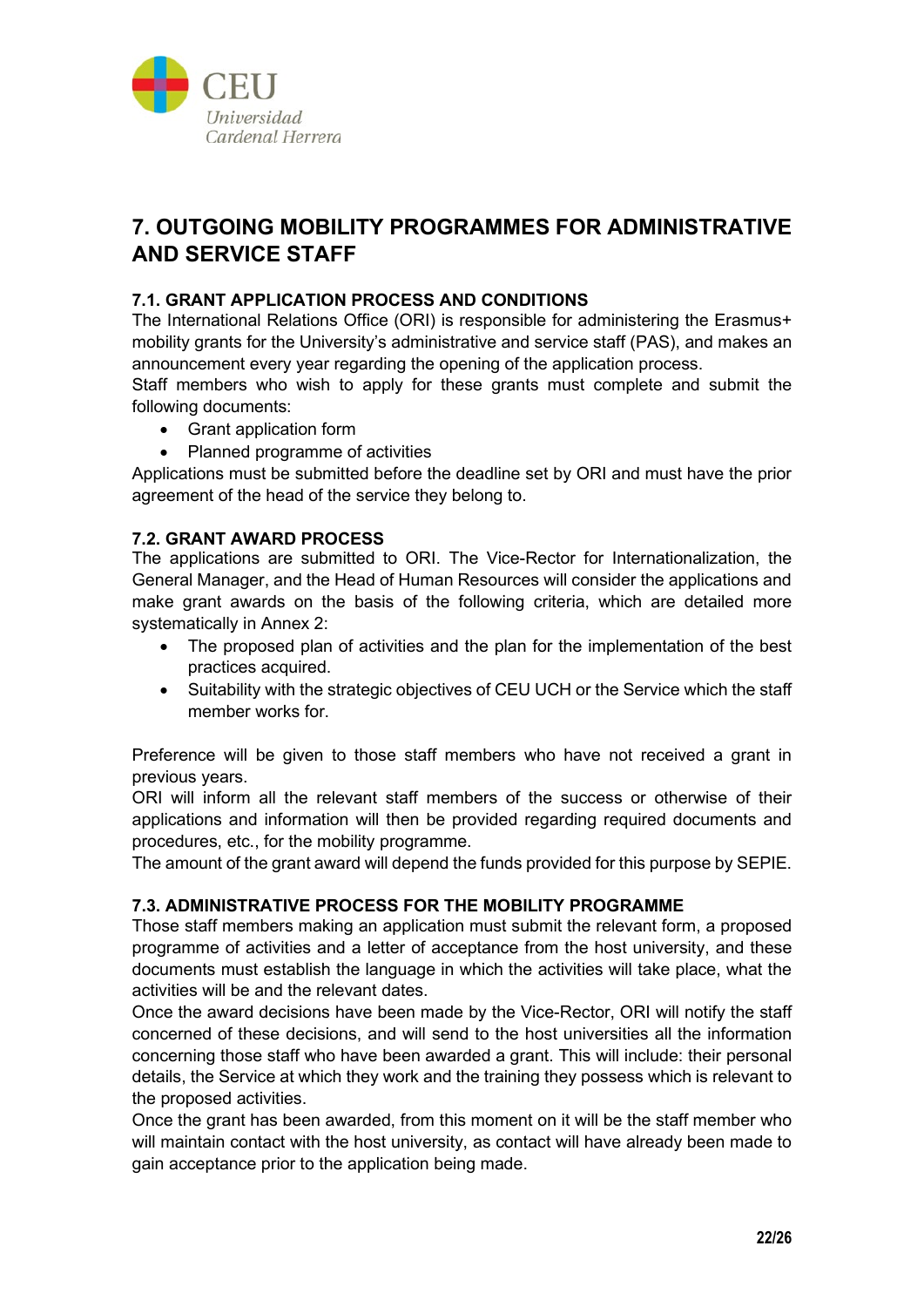

The staff member concerned will be responsible for his or her own travel arrangements, regarding booking airline tickets and accommodation, although ORI can provide support if required.

The periods spent abroad must take place between the start of October and the end of July, or within the periods specified by SEPIE.

Within one month of returning from the host university, the staff member must submit the relevant reports.

He or she must also submit evidence of expenses related to the period abroad, together with any other documentation which may be required.

# **8. INCOMING MOBILITY PROGRAMMES FOR SERVICE AND ADMINISTRATIVE STAFF**

### **8.1. ADMINISTRATIVE PROCESS FOR THE MOBILITY PROGRAMME**

Once the applications from staff members from foreign universities are received, which may occur at any time of the academic year, ORI will notify the relevant departments or services of these applicants' interest in spending a period of time working there.

The departments or services must then consider the benefits of such visiting staff members, taking into account the relevant dates and the language to be used, and then proceed to accept or reject the proposal, or propose a postponement, explaining the reasons for the decision.

# **8.2. ADMINISTRATIVE PROCESS FOR THE STAY AT CEU UCH**

If the application a stay at the university from an external staff member is accepted, then, before his or her arrival, the head or director of the relevant department or service must draw up a proposed programme of activities in conjunction with the visiting staff member and will give one or more CEU UCH members of staff the responsibility of supporting him or her during the stay.

After the stay of visiting staff member has ended, the relevant department head or service director must submit a report to ORI.

# **9. MOBILITY PERIODS FORMING PART OF FRAMEWORK AGREEMENTS ONLY**

In some cases, students and members of the academic and administrative staff may be able to participate in mobility programmes which are regulated by framework agreements between CEU UCH and a foreign partner institution, without this being part of a wider programme, such as Erasmus+.

In such cases, there must be a framework agreement or a memorandum of understanding (henceforth MOU) and a specific bilateral agreement (BA) detailing the conditions of such mobility periods.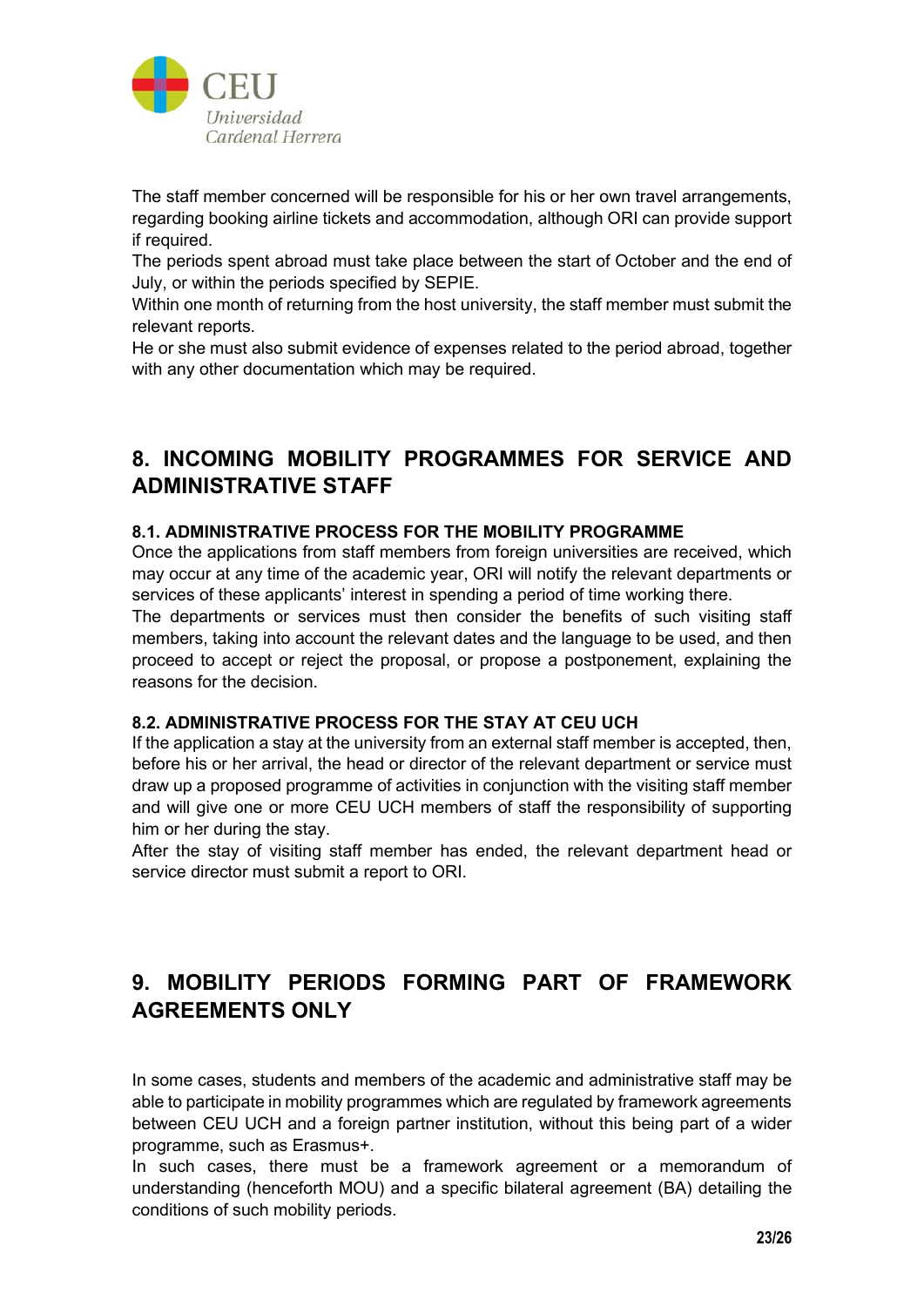

The MOU will identify the signatories to the agreement and state their ability to provide university training and their desire to collaborate on academic matters and research interests, including exchange programmes. The BA will detail the conditions for such mobility periods, including the identity of the beneficiary, the activities to be undertaken, and the degree programme or service at which the activity will take place.

The administrative process for such mobility periods will be as follows:

- A partner organization expresses a desire for a member of staff to undertake a mobility period.
- The relevant dean's office or service will then be contacted to see whether this is possible.
- Acceptance of the proposal.
- Signing of a BA by both parties.
- ORI will notify the partner organization of the conditions under which the mobility period will take place, with a special emphasis on medical insurance, RC and possible visa requirements.
- Once the partner organization accepts these conditions, if the beneficiary of the mobility period is a student, then he or she will follow the same process as laid out for the other programmes above. If the beneficiary is a member of the academic or administrative staff, he or she will follow the appropriate process using the online platform for this purpose.
- The documentation required will be specified by the BA.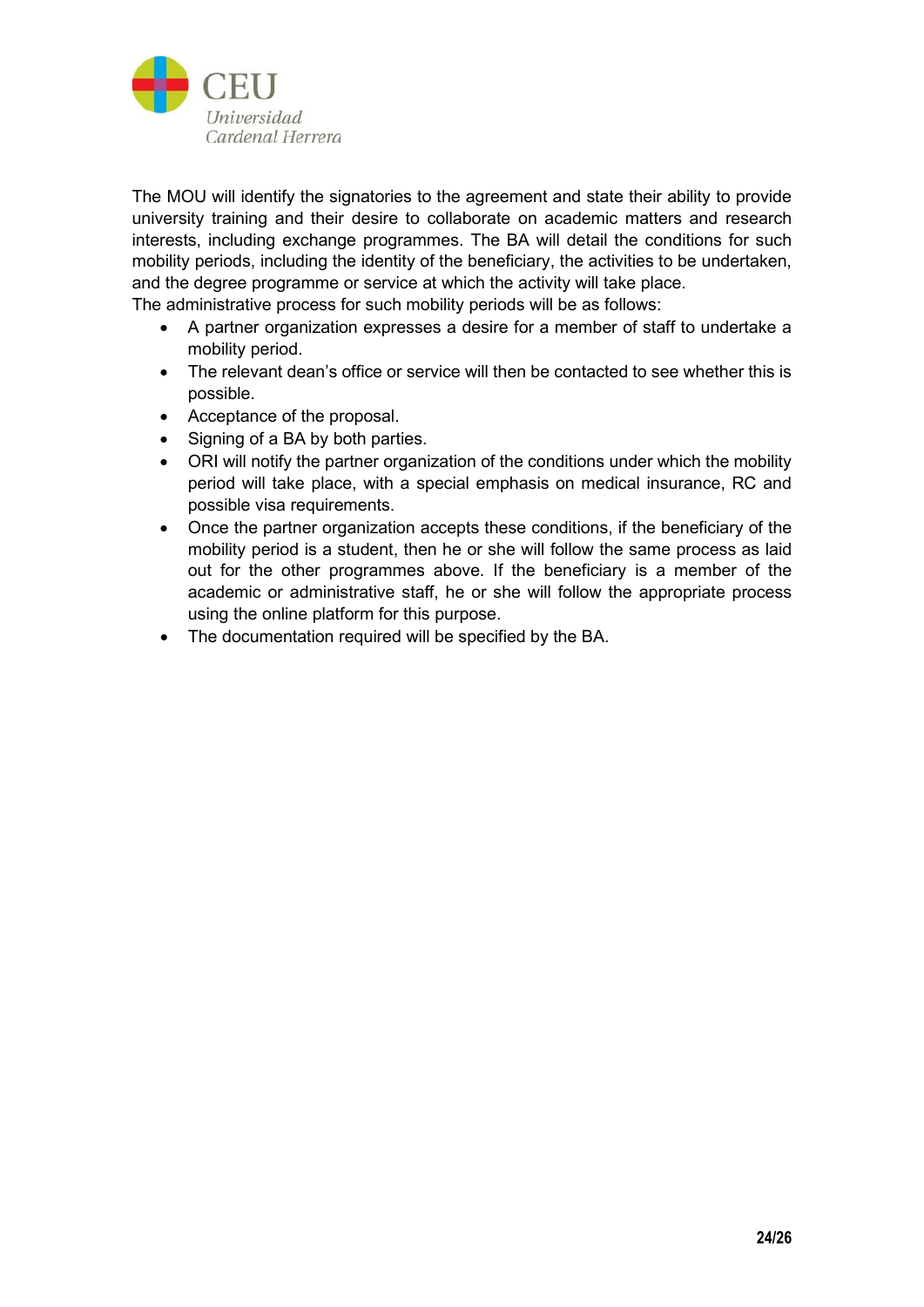

# **Annex 1. Scoring rubric for the assessment of mobility applications from lecturers for teaching**

Based on 5 criteria

- Destination (1-3 points)
- Institutional interest in the mobility period taking place
- Responsibilities for mobility coordination (0-2 points)
- Fact of having received a grant in previous years
- Teaching innovation project

| Criterion                                                                                | <b>Score</b>    |                                                                      |                                                                                        |                                                                            |
|------------------------------------------------------------------------------------------|-----------------|----------------------------------------------------------------------|----------------------------------------------------------------------------------------|----------------------------------------------------------------------------|
|                                                                                          | $\bf{0}$        | $\mathbf{1}$                                                         | $\overline{2}$                                                                         | 3                                                                          |
| Destination                                                                              |                 | priority<br>Low<br>(many mobility<br>periods at this<br>destination) | Interesting<br>(lower demand<br>for<br>this<br>destination<br>or<br>few<br>agreements) | High<br>priority<br>(elite<br>destination<br>or<br>one with low<br>demand) |
| Institutional<br>the<br>in<br>interest<br>mobility period<br>taking place                | No interest     | Low interest                                                         | Reasonable<br>interest                                                                 | High interest                                                              |
| the<br>Does<br>have<br>applicant<br>responsibilities<br>for<br>mobility<br>coordination? | No              |                                                                      | Yes                                                                                    |                                                                            |
| Has he or she<br>received a grant in<br>previous years?                                  | Yes, last year. | Yes, more than<br>a year ago.                                        | No (either more<br>than two years<br>ago or never)                                     |                                                                            |
| Teaching<br>innovation<br>project                                                        | No              | Yes                                                                  |                                                                                        |                                                                            |